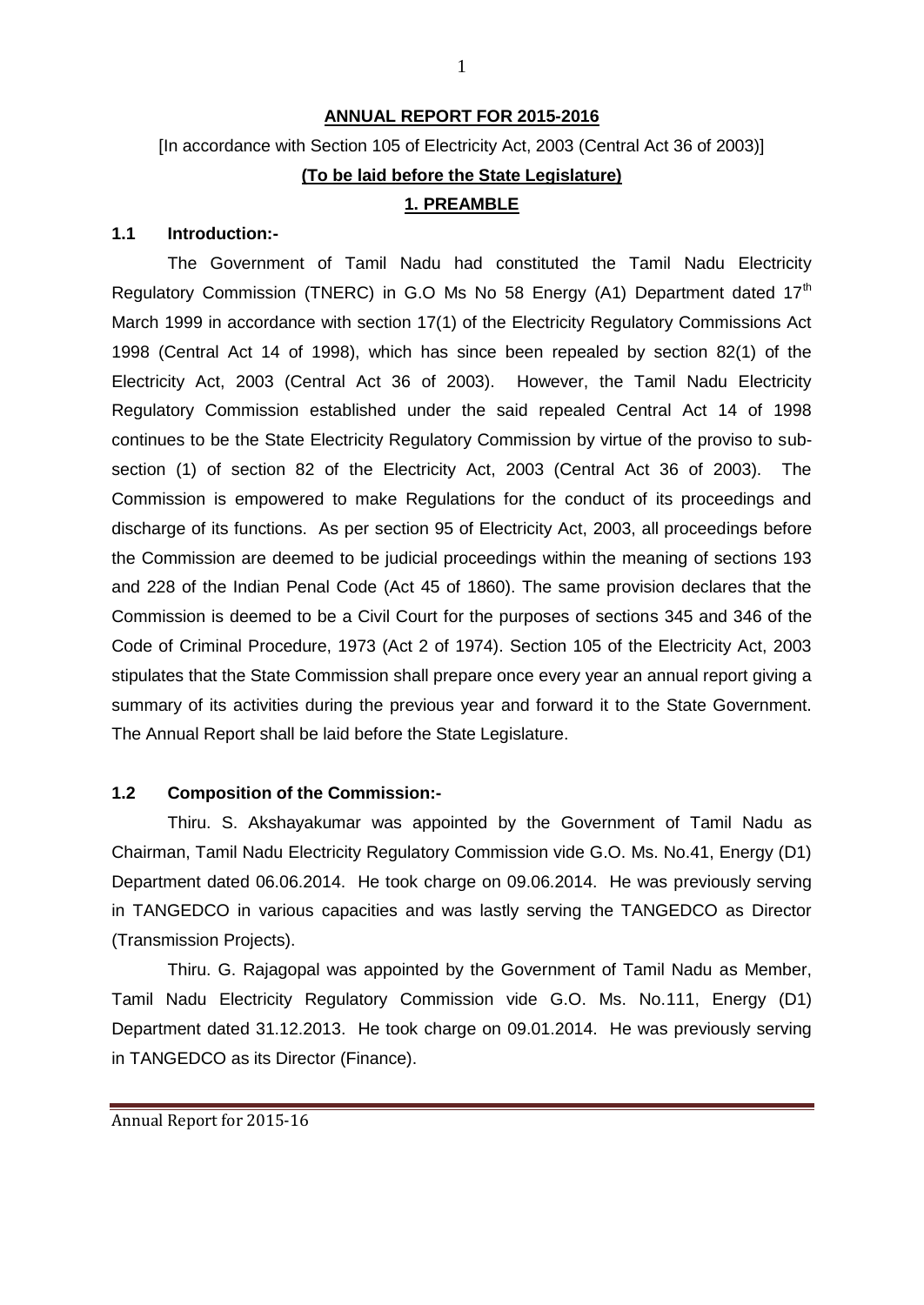Dr. T. Prabhakara Rao, I.A.S., (R) was appointed by the Government of Tamil Nadu as Member, Tamil Nadu Electricity Regulatory Commission vide G.O. Ms. No.15, Energy (D1) Department dated 17.02.2016. He took charge on 20.02.2016. He was previously serving the Government of Tamil Nadu as Additional Chief Secretary to Government, Transport Department.

1.2.1 Consequent to the retirement of Thiru. S. Gunasekaran, Secretary, TNERC, on 10.11.2015 the Commission appointed Thiru. S. Chinnarajalu as Secretary in TNERC for a period of one year and he joined on 20.11.2015. Further, consequent to the retirement of Thiru. P. Mutusamy, Director (Engineering), TNERC on 31.5.2015, the Commission appointed Thiru. R.V. Sundararaman as Director (Engineering) in TNERC for a period of one year and he joined on 21.12.2015.

#### **1.3 Functions of the Commission:-**

As per section 86 of the Electricity Act, 2003, the Commission shall discharge the following functions, namely;

(1) (a) determine the tariff for generation, supply, transmission and wheeling of electricity, wholesale, bulk or retail, as the case may be, within the State:

Provided that where open access has been permitted to a category of consumers under section 42, the Commission shall determine only the wheeling charges and surcharge thereon, if any, for the said category of consumers;

 (b) regulate electricity purchase and procurement process of distribution licensees including the price at which electricity shall be procured from the generating companies or licensees or from other sources through agreements for purchase of power for distribution and supply within the State;

(c) facilitate intra-state transmission and wheeling of electricity;

 (d) issue licence to persons seeking to act as transmission licensees, distribution licensees and electricity traders with respect to their operations within the State;

(e) promote cogeneration and generation of electricity from renewable sources of energy by providing suitable measures for connectivity with the grid and sale of electricity to any person, and also specify, for purchase of electricity from such sources, a percentage of the total consumption of electricity in the area of a distribution licensee;

(f) adjudicate upon disputes between the licensees, and generating companies and to refer any dispute for arbitration;

(g) levy fee for the purposes of this Act;

 $\mathcal{D}$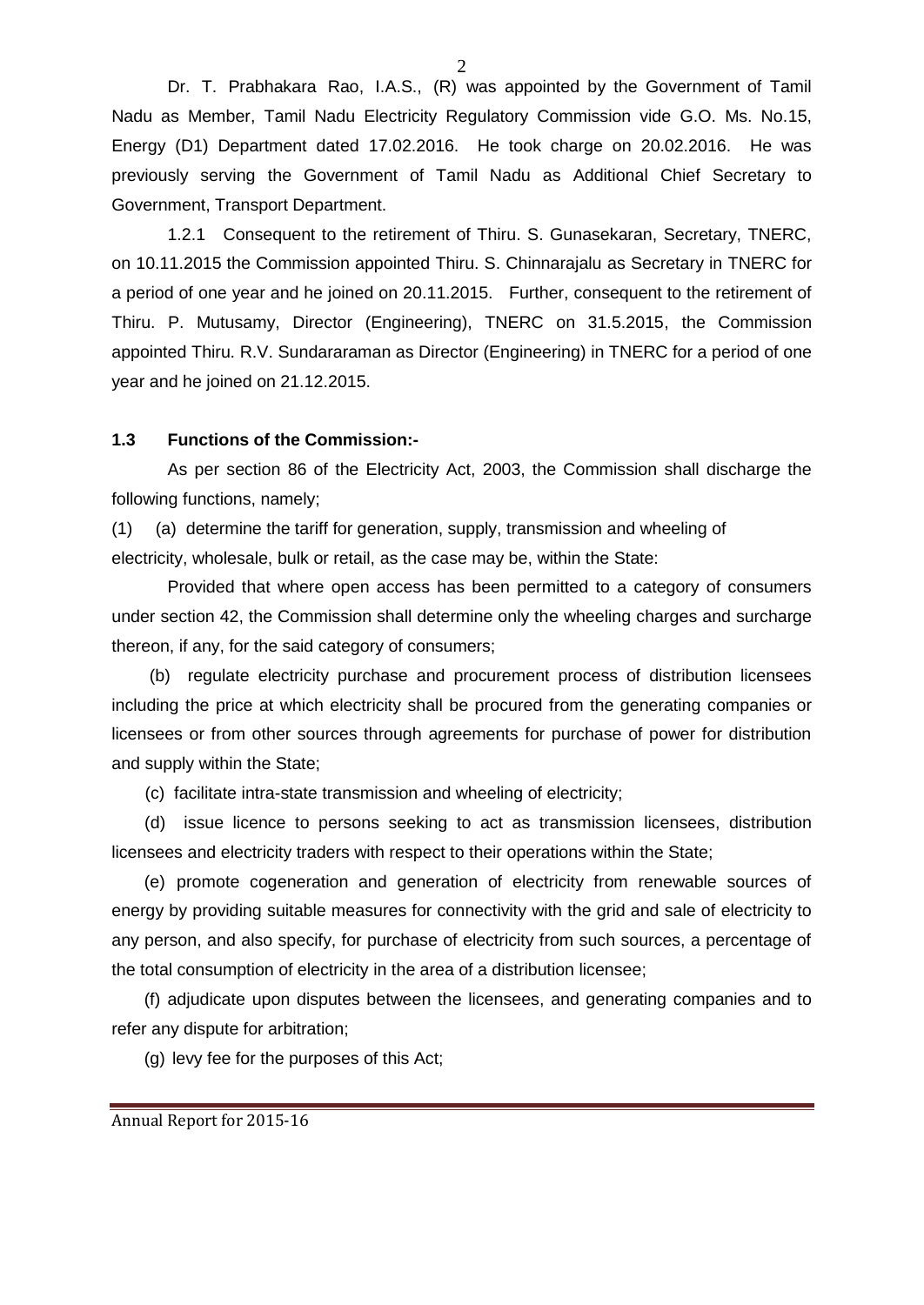(h) specify State Grid Code consistent with the Grid Code specified under clause (h) of sub-section (1) of section 79;

(i) specify or enforce standards with respect to quality, continuity and reliability of service by licensees;

(j) fix the trading margin in the intra-State trading of electricity, if considered, necessary; and

(k) discharge such other functions as may be assigned to it under this Act.

(2) The Commission shall advise the State Government on all or any of the following matters, namely:-.

- (i) promotion of competition, efficiency and economy in activities of the electricity industry;
- (ii) promotion of investment in electricity industry;
- (iii) re-organisation and restructuring of electricity industry in the State;
- (iv) matters concerning generation, transmission, distribution and trading of electricity or any other matter referred to the State Commission by that Government.

(3) The Commission shall ensure transparency while exercising its powers and discharging its functions.

(4) In discharge of its functions the Commission shall be guided by the National Electricity Policy, National Electricity Plan and tariff policy published under section 3 of the Electricity Act, 2003.

# **1.4 Powers of Commission to make regulations"-**

Section 181 of the Electricity Act, 2003, empowers the Commission to make Regulations consistent with the Act and the Rules thereunder, generally to carry out the provisions of the said Act. As per section 181(3) of the said Act, all regulations made by the State Commission shall be subject to the condition of previous publication. As per section 182, all such regulations have to be laid before the State Legislature as soon as they are made.

# **1.5 Judicial Character of the Commission:-**

The Commission, by virtue of the provisions of Section 94 of the Electricity Act, 2003, assumes judicial character and the Commission shall have same Powers of a Civil Court *in respect of the following matters, namely:-*

*a) summoning and enforcing the attendance of any person and examining him on oath;*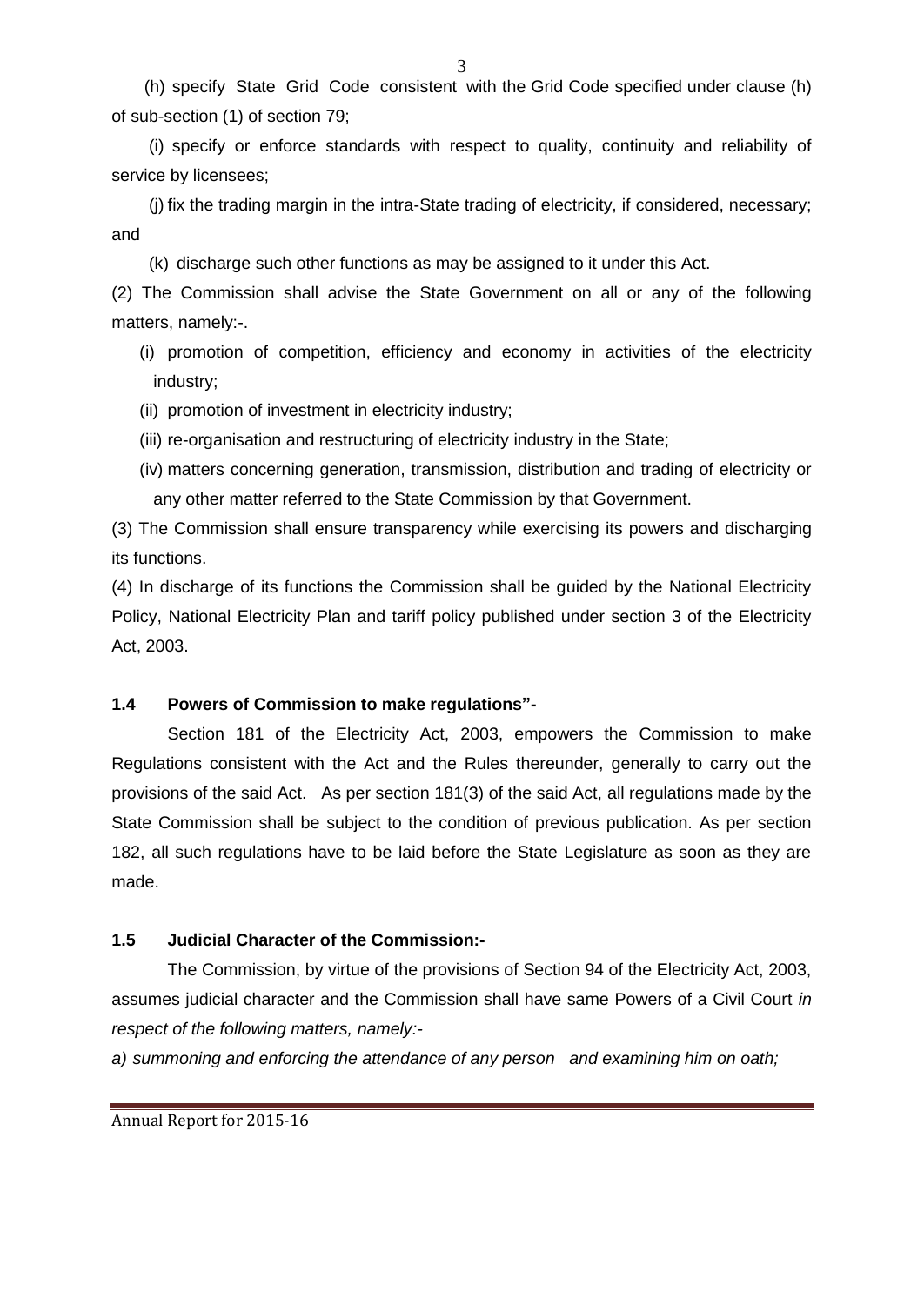- *b) discovery and production of any document or other material object producible as evidence;*
- *c) receiving evidence on affidavits;*
- *d) requisitioning of any public record;*
- *e) issuing commission for the examination of witnesses;*
- *f) reviewing its decisions, directions and orders;*
- *g) any other matter which may be prescribed"*

As provided in Section 95 of the Electricity Act, 2003 all proceedings before the Commission *shall be deemed to be judicial proceedings within the meaning of sections 193 and 228 of the Indian Penal Code (Act 45 of 1860) and the Commission shall be deemed to be a Civil Court for the purposes of sections 345 and 346 of the Code of Criminal Procedure, 1973 (Act 2 of 1974).*

#### **1.6 Appeal against Commission's orders:-**

Section 111 of the Electricity Act, 2003 among other things provides for appeal against the orders of the Commission in the Appellate Tribunal for Electricity headed by a serving / retired judge of the Supreme Court or a Chief Justice of a High Court and consisting of three other Members.

#### **1.7 Punishment for non-compliance of direction by the Commission:-**

Section 142 of the Electricity Act, 2003 provides for punishment for the contravention of any of the provisions of the Act or the rules or regulations made thereunder, or any directions issued by the Commission.

#### **1.8 Power to adjudicate:-**

Section 143 (1) of the Electricity Act, 2003 provides that the Commission shall appoint any of its Members to be an adjudicating officer to adjudge issues arising out of Section 29, 33 and 43 regarding compliance of directions given by Regional Load Despatch Centre, compliance of directions given by State Load Despatch Centre and duty of the Licensee to give supply on request, respectively, by holding an inquiry in such manner as may be prescribed by the Government, after giving any person concerned a reasonable opportunity of being heard for the purpose of imposing any penalty.

Annual Report for 2015-16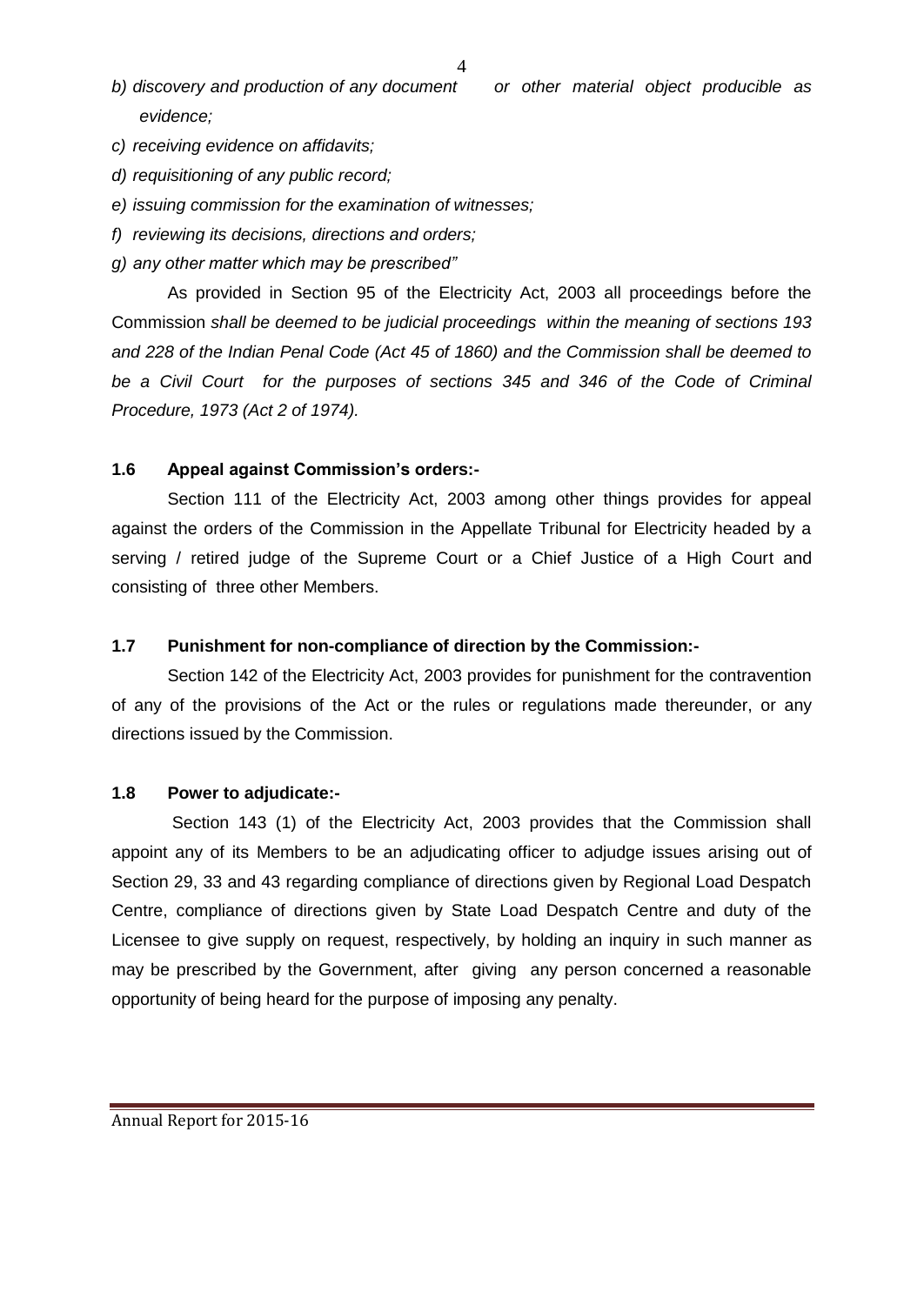5

### **1.9 Civil Court not to have jurisdiction:-**

Section 145 of the Electricity Act, 2003 provides that no Civil Court shall have jurisdiction to entertain any suit or proceeding in respect of any matter which the adjudicating officer appointed under the said Act is empowered by or under this Act to determine and no injunction shall be granted by any Court or other authority in respect of any action taken or to be taken in pursuance of any power conferred by or under this Act.

### **1.10 Administration:-**

The Government of Tamil Nadu have accorded sanction for appointment of regular staff for the Commission in G.O.Ms.No.80 Energy (A1) Department, dated 19.08.2002. As per the Government Orders, the Commission is authorized to appoint Officers and staff on a regular basis, on contract service and on deputation basis from Central / State and other Public Sector Undertakings. The total staff strength of the Commission as on 31.03.2016 is 54. The following table shows the actual staff against sanctioned strength as on 31.03.2016.

| SI.             | Description of posts            | <b>Sanctioned Staff</b> | Actual staff in position | Vacant |
|-----------------|---------------------------------|-------------------------|--------------------------|--------|
| No              |                                 | strength                | as on 31.03.2016         | posts  |
| 1               | Secretary                       |                         |                          |        |
| $\overline{2}$  | <b>Electricity Ombudsman</b>    |                         |                          |        |
| 3               | <b>Director</b>                 | 3                       | 3                        |        |
| 4               | <b>Deputy Director</b>          | 5                       |                          |        |
| 5               | <b>Assistant Director</b>       | 3                       | 3                        |        |
| 6               | <b>Assistant Secretary</b>      |                         |                          |        |
| $\overline{7}$  | <b>Accounts Officer</b>         |                         |                          |        |
| 8               | <b>Public Relations Officer</b> |                         |                          |        |
| 9               | <b>Private Secretary</b>        |                         |                          |        |
| 10              | <b>Bench Assistant</b>          |                         |                          |        |
| 11              | <b>Personal Assistant</b>       | 8                       | 6                        | 2      |
| 12 <sub>2</sub> | Assistant                       | 2                       | 2                        |        |
| 13              | Receptionist-cum-               | 1                       |                          |        |
|                 | <b>Telephone Operator</b>       |                         |                          |        |
| 14              | <b>Driver</b>                   | 4                       | 3                        |        |
| 15              | Chobdar                         |                         |                          |        |
| 16              | <b>Office Assistants</b>        | 20                      | 17                       | 3      |
|                 | Total                           | 54                      | 47                       |        |

Tmt. Rashmi Somasekaran Nair who was appointed as Deputy Director (Tariff) on regular basis was deputed to Central Electricity Regulatory Commission to work as Deputy Chief (Regulatory Affairs) from August 2014 for a period of five years.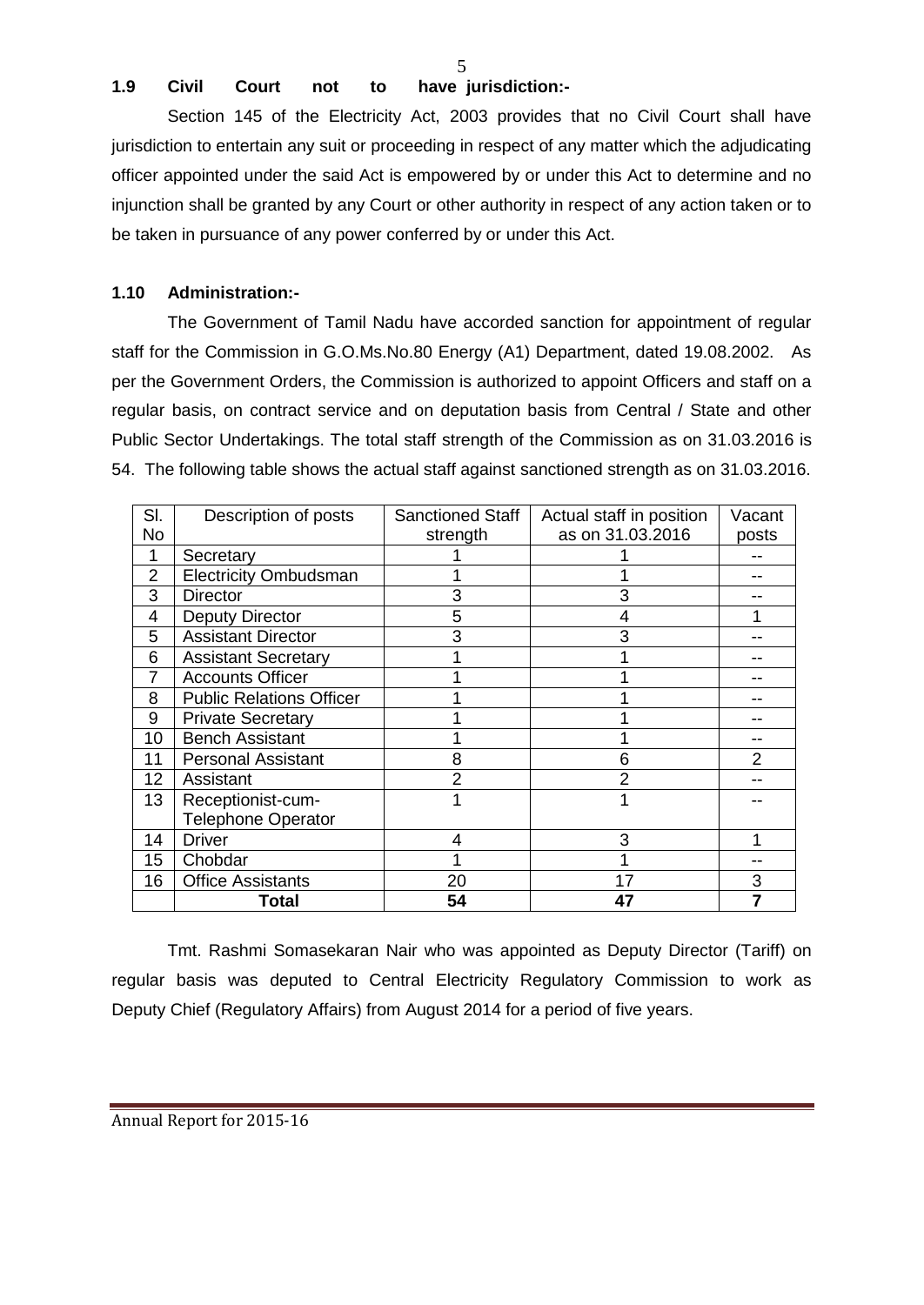### **1.11 Computerization:-**

The Commission is having a Windows based server with 33 independent nodes connected through a 10/100 MBPS Local area network. The server is loaded with latest database, operating system and application software and is used to share data among the officers and staff of the Commission. All the officers/staff of the Commission are provided with 16 MBps broadband internet connection to access orders, regulations and codes of the other Electricity Regulatory Commissions.

# **1.12 Petition Management System (PMS):-**

PMS software was developed and is maintained by the Commission which is a webbased application, helps in registration of petition, case scheduler and tracking a petition filed before the Commission. The application enables the users to maintain a consistent watch over the stages of petitions filed before the Commission in the process of decisionmaking and also it will segregate the petitions according to the stages. This software also keeps past history of the Cases and various types of reports can also be generated depending on the requirement of the users.

# **1.13 File Movement Register (FMR):-**

FMR is a web-based application, which helps in tracking the movement of files and status. The application enables the users to maintain a consistent watch over the movement of various important documents in the process of decision-making. The system has been designed in such a manner that the controlling officer of the Commission/division/section can view the movement of the files along with the time period and could take appropriate decisions.

# **1.14 CGRF Monitoring System:-**

A web application called 'CGRF Monitoring System' has been developed and implemented in the Commission for effective monitoring of the functioning of CGRF & Ombudsman and onward submission to the Forum of Regulators. All the CGRFs have been provided with a unique user id and password to access the application through internet. The software is being used by the 42 CGRFs across Tamil Nadu for submitting their quarterly return.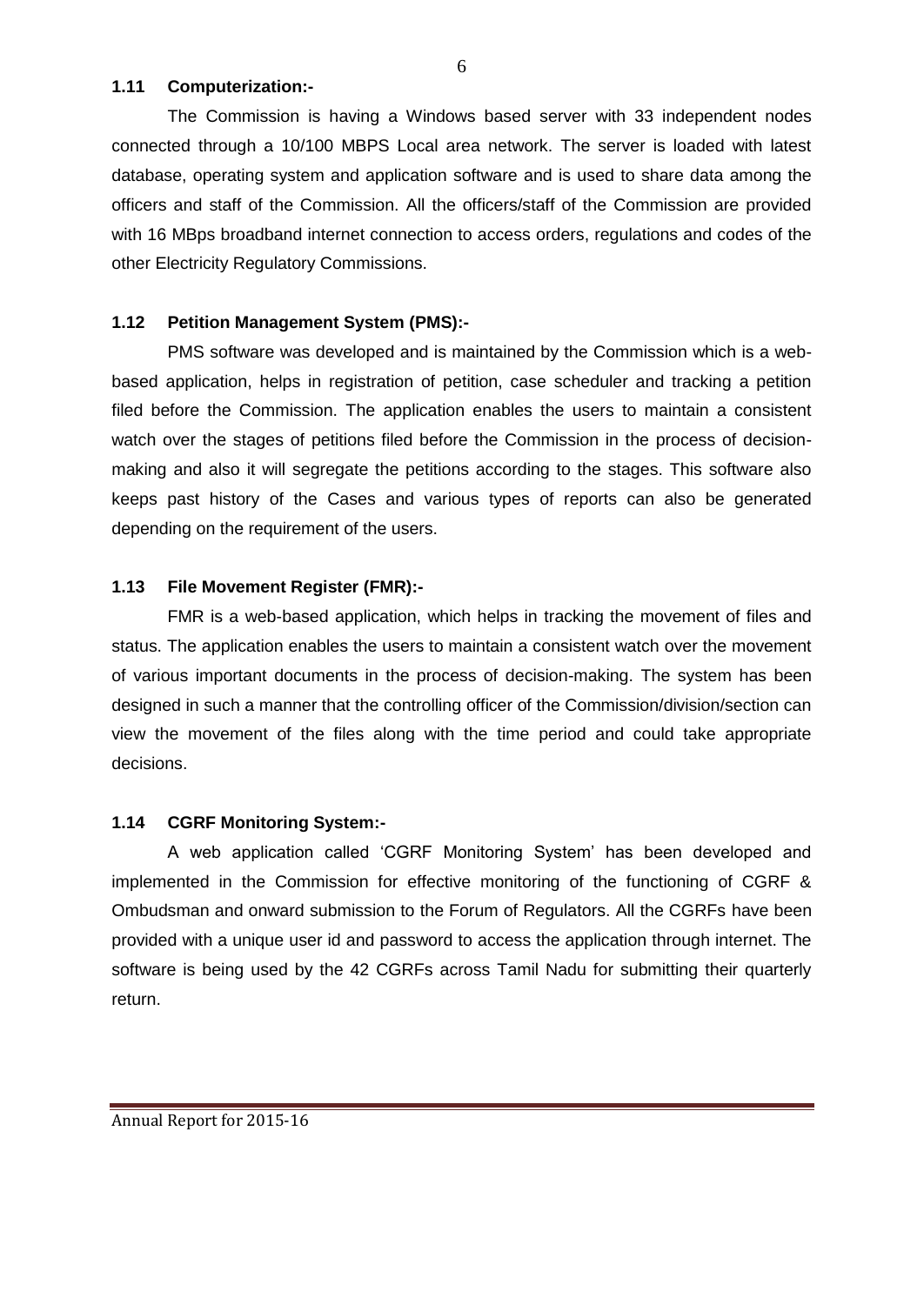#### **1.15 Websites:-**

The Commission is also periodically updating its website, so as to disseminate the information to consumers/stake holders in an efficient and easy way. Through this website, the stakeholders/public is informed about the regulations and orders passed by the Commission and all the draft regulations, draft orders, draft amendments are posted on the website for Comments/Suggestions before the same is issued by the Commission. Further final regulations, orders, amendments, Hearing Schedule, press Release, directions to licensee are also posted on the website regularly. The Commission also maintains a website for Electricity Ombudsman and the orders, hearing schedule of the Electricity Ombudsman are being uploaded to the website regularly.

### **2. MAJOR ACTIVITIES DURING THE YEAR**

### **2.1 SMT Order No.8 of 2014 and SMT Order No.9 of 2015**

Commission issued Suo-motu Tariff Order SMT Order No.8 of 2014, dated 11-12- 2014 for determination of Transmission Tariff and other related charges and SMT Order No.9 of 2014, dated 11-12-2014 for Determination of Tariff for Generation and Distribution.

Against the above Suo-motu Tariff Oder, Appeal Petition Nos. 62/2015, 63/2015, 68/2015 and 71/2015 were filed before the Appellate Tribunal for Electricity. APTEL has upheld the above SMT Orders issued by the Commission.

### **2.2. Comprehensive Tariff Order on Solar Power**

Consequent to floating of consultative paper on comprehensive tariff order on solar power, Solar Tariff for Solar PV and Solar Thermal projects was determined in accordance with the Electricity Act 2003, National Electricity Policy, Tariff Policy and Tariff Regulations vide Order No.2 of 2016 dt.28.3.2016. The following parameters were the determinants for arriving at the tariff.

| <b>Tariff Components</b>              | <b>Solar PV</b>                                                          | <b>Solar Thermal</b>                                                     |
|---------------------------------------|--------------------------------------------------------------------------|--------------------------------------------------------------------------|
| <b>Capital Cost</b>                   | Rs.5.05 Crores per MW                                                    | Rs.12 Crores per MW                                                      |
| <b>CUF</b>                            | 19%                                                                      | <b>23%</b>                                                               |
| Operation and<br>Maintenance expenses | 1.4% of Capital cost with<br>escalation at 5.72% p.a from<br>second year | 1.4% of Capital cost with<br>escalation at 5.72% p.a from<br>second year |
| Insurance cost                        | 0.35% of net asset value                                                 | 0.35% of net asset value                                                 |

### TARIFF COMPONENTS & TARIFF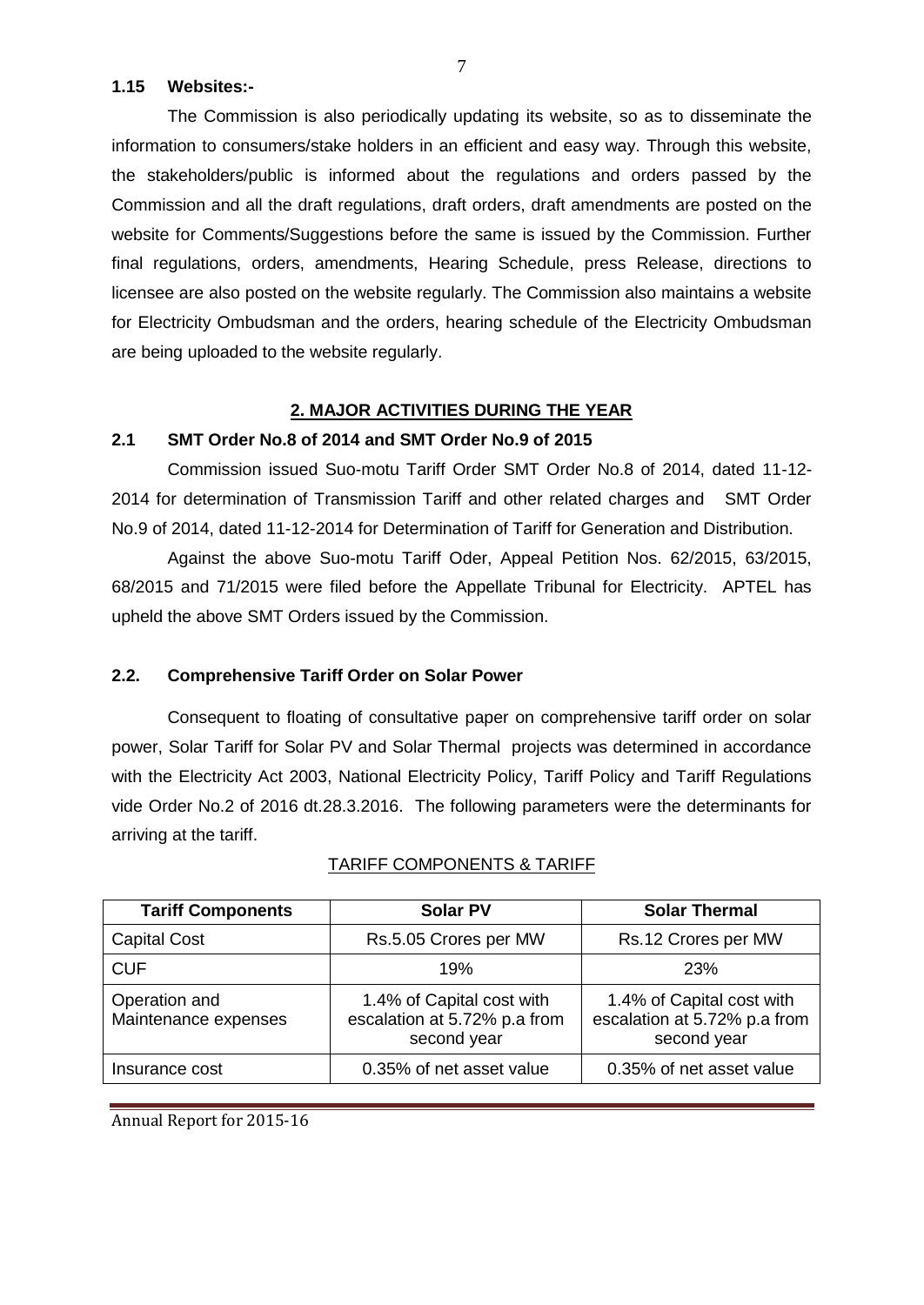|                               | Ő                                                |                                                  |  |
|-------------------------------|--------------------------------------------------|--------------------------------------------------|--|
| Debt-equity ratio             | 70:30                                            | 70:30                                            |  |
| Term of loan                  | 10 years + 1 year Moratorium                     | 10 years $+$ 1 year<br>Moratorium                |  |
| Interest on Loan              | 13%                                              | 13%                                              |  |
| Working capital<br>components | One month O&M cost and Two<br>months Receivables | One month O&M cost and<br>Two months Receivables |  |
| Interest on Working capital   | 13.5%                                            | 13.5%                                            |  |
| <b>Return on Equity</b>       | 20% pre tax                                      | 20% pre tax                                      |  |
| Depreciation                  | 3.6% on 95% of Capital cost                      | 3.6% on 95% of Capital cost                      |  |
| Auxiliary consumption         | Nil                                              | 10%                                              |  |
| Discount factor               | 10.21%                                           | 10.21%                                           |  |
| Levelised Tariff without AD   | 5.10                                             | 11.12                                            |  |
| Levelised Tariff with AD      | 4.56                                             | 9.95                                             |  |

Issues like quantum of power purchase, sharing of CDM benefits, Billing & payments, Energy Purchase Agreement, Control period were dealt in the order. Other issues related to Open Access charges viz. Open Access & Line Losses, Cross Subsidy, Reactive Power Charges, Grid Availability Charges, Energy Charges, Energy wheeling agreement fees, Security Deposit, Power Factor Disincentive, Metering, Connectivity & Power Evacuation, Harmonics were dealt in the order. Detailed working sheet for tariff calculation with and without accelerated depreciation was annexed in the order in addition to stakeholders comments & minutes of the SAC meeting.

### **2.3 Comprehensive Tariff Order on Wind Energy**

Consequent to floating of consultative paper on comprehensive tariff order on wind energy, the tariff for wind energy generators was determined in accordance with the Electricity Act 2003, National Electricity Policy, Tariff Policy and Tariff Regulations vide Order No.3 of 2016 dt.31.3.2016. The following parameters were the determinants for arriving at the tariff.

| <b>Tariff Components</b>                      | Values                                                                                                   |
|-----------------------------------------------|----------------------------------------------------------------------------------------------------------|
| <b>Capital Cost</b>                           | Rs.6.2 crores/MW                                                                                         |
| <b>CUF</b>                                    | 27.15%                                                                                                   |
| Operation<br>maintenance  <br>and<br>expenses | 1.1% on 85% of capital investment and 0.22% on 15%<br>of the capital investment with an escalation of 5% |
| Insurance                                     | 0.75% on 85% of the capital cost for the first year and<br>to be reduced by 0.5% every year              |

Annual Report for 2015-16

 $\mathbf{Q}$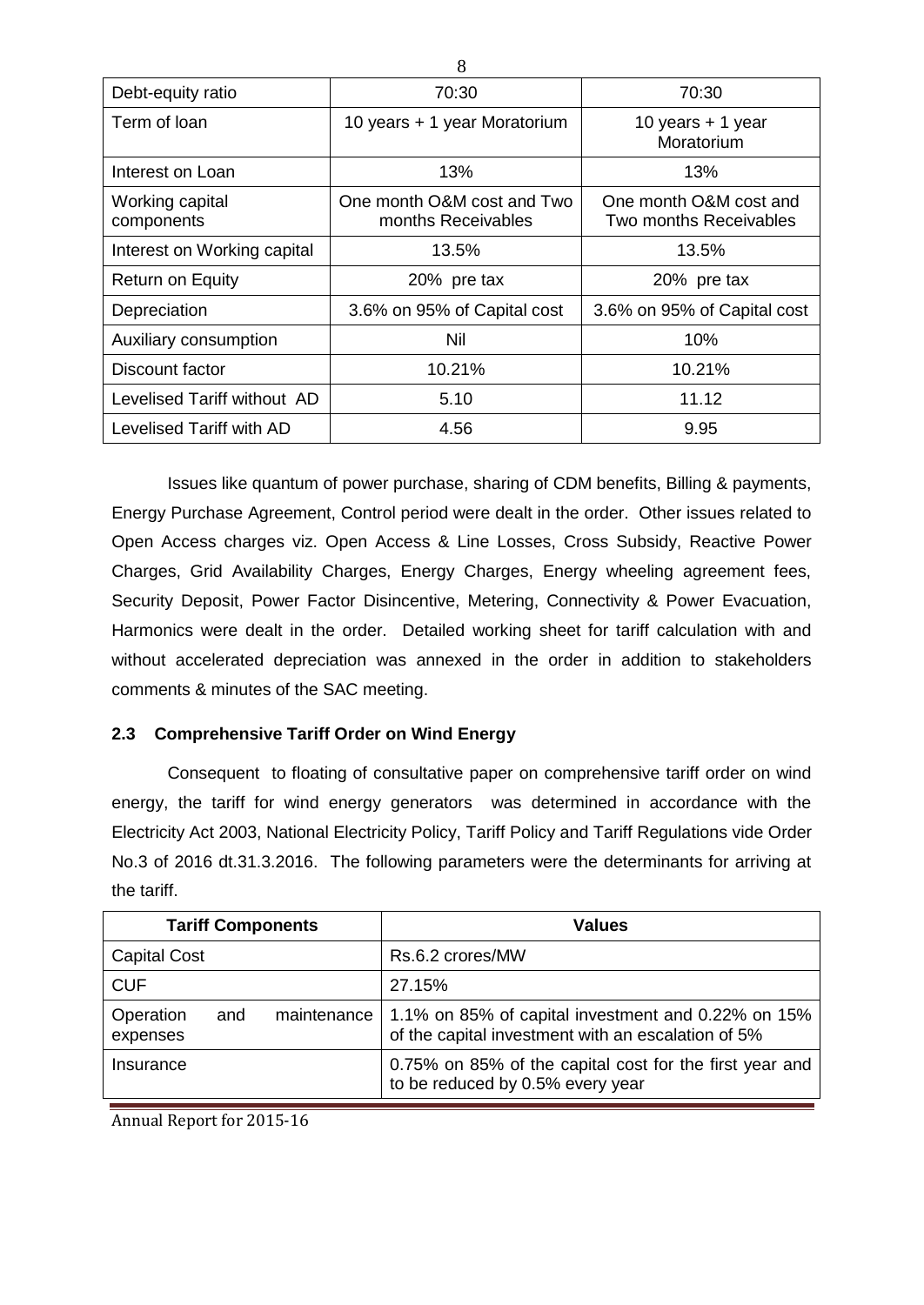| Life of plant and machinery<br>25 years<br>Term of Loan<br>10 years with 1 year moratorium period<br>13.00%<br>Interest on Loan<br><b>Working Capital components</b><br>One month O&M cost and two months receivables<br>Interest on working capital<br>13.50%<br>20% (pre-tax) per annum without linking it to MAT and<br>Return on equity<br>ΙT<br>70:30<br>Debt-equity ratio<br>Depreciation rate<br>3.60% per annum<br>10.21%<br>Discount factor |  |
|------------------------------------------------------------------------------------------------------------------------------------------------------------------------------------------------------------------------------------------------------------------------------------------------------------------------------------------------------------------------------------------------------------------------------------------------------|--|
|                                                                                                                                                                                                                                                                                                                                                                                                                                                      |  |
|                                                                                                                                                                                                                                                                                                                                                                                                                                                      |  |
|                                                                                                                                                                                                                                                                                                                                                                                                                                                      |  |
|                                                                                                                                                                                                                                                                                                                                                                                                                                                      |  |
|                                                                                                                                                                                                                                                                                                                                                                                                                                                      |  |
|                                                                                                                                                                                                                                                                                                                                                                                                                                                      |  |
|                                                                                                                                                                                                                                                                                                                                                                                                                                                      |  |
|                                                                                                                                                                                                                                                                                                                                                                                                                                                      |  |
|                                                                                                                                                                                                                                                                                                                                                                                                                                                      |  |

The tariff for wind power worked out to Rs.4.16 per unit without accelerated depreciation benefit and Rs.3.70 with accelerated depreciation benefit. Issues of quantum of power purchase, sharing of CDM benefits, billing and payments, energy purchase agreement and control period were dealt in the order. Other issues related to open access charges, cross subsidy, reactive power charges, grid availability charges, energy charges etc., were dealt in the order. Detailed working sheet for tariff calculation with an without AD was annexed to the order in addition to stake holders comments, and minutes of SAC meeting.

### **2.4 Order on Pooled cost of power purchase**

The order on Pooled cost of power purchase for the year 2015-16 under TNERC(Renewable Energy Purchase Obligation) Regulations,2010 was issued on 7.3.2016.

| SI.<br>No. | Order No. and Date                        | Details of Order                                                                      |
|------------|-------------------------------------------|---------------------------------------------------------------------------------------|
| 1.         | T.O. No. 4 of 2016, dated 31-03-<br>2016  | Comprehensive Tariff Order for Bagasse<br>based Cogeneration Plants                   |
| 2.         | T.O. No.5 of 2016, dated 31-03-<br>2016   | <b>Comprehensive Tariff Order for Biomass</b><br>based Power Plants                   |
| 3.         | Order No. 1 of 2016, dated 05-02-<br>2016 | Order on Interest on Security Deposit from<br>Consumers for the year 2015-16.         |
| 4.         | Order No. 5 of 2015, dated 14-10-<br>2015 | Provision of Tariff Subsidy for the year 2015-<br>16 by the Government of Tamil Nadu. |

### **2.5 Details of other orders issued:**

 $\Omega$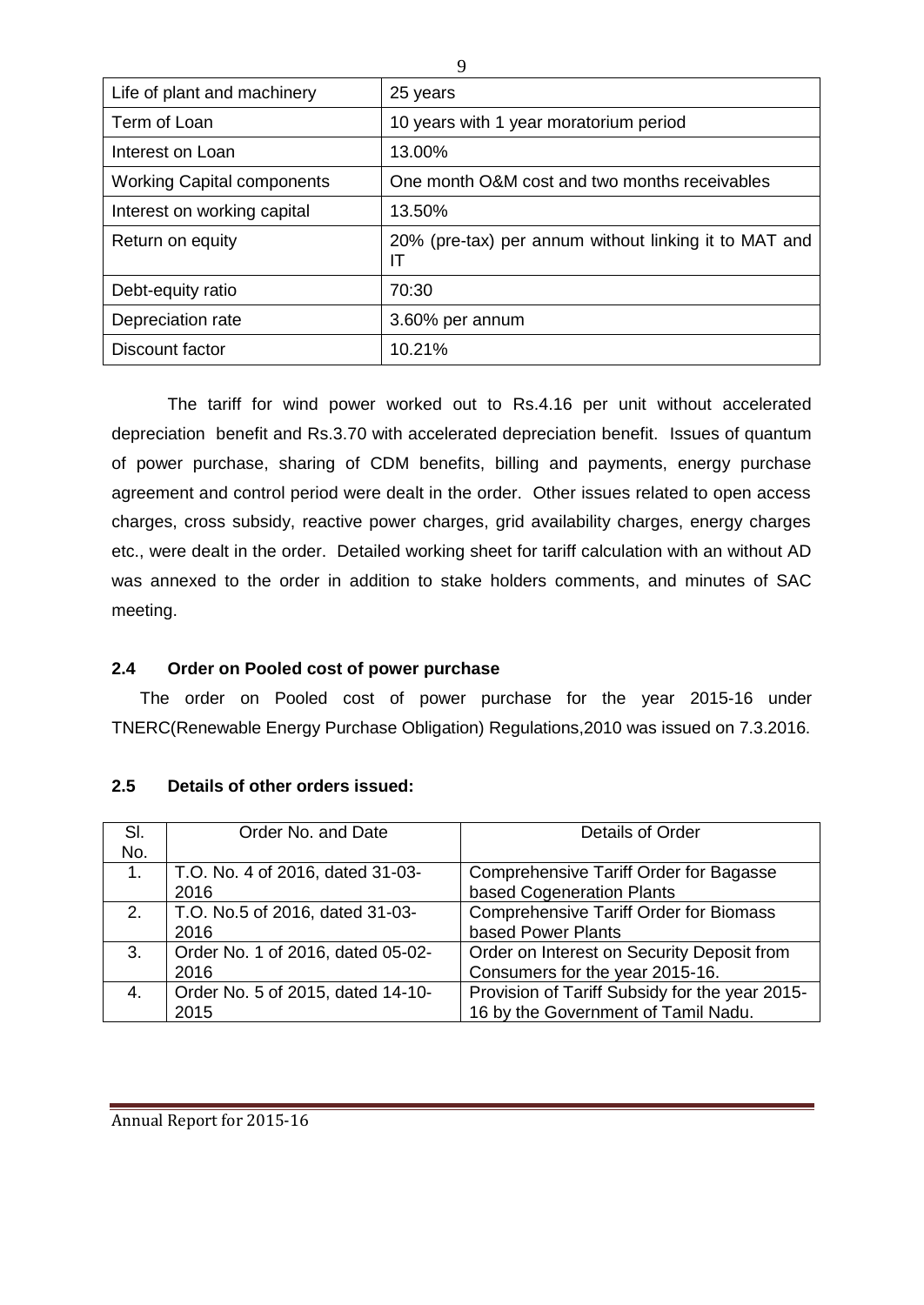#### **2.6 State Advisory Committee:-**

As per section 87 of the Electricity Act, 2003, the State Commission may, by notification, establish with effect from such date as it may specify in such notification, a Committee to be known as the State Advisory Committee.

The State Advisory Committee shall consist of not more than 21 (twenty-one) Members to represent the interests of commerce, industry, transport, agriculture, labour, consumers, non-governmental organizations and academic and research bodies in the electricity sector.

The Chairman of the Tamil Nadu Electricity Regulatory Commission is the ex-officio Chairperson and the two Members of the Commission and the Principal Secretary to Government, Co-operation, Food and Consumer Protection Department are ex-officio members of the State Advisory Committee. The State Advisory Committee was reconstituted on 18-3-2014. The reconstituted State Advisory Committee has sixteen members representing the interests of Government, Distribution Licensee, new and renewable energy sources, small industries, commerce, industry, transport, consumer, nongovernmental organizations and academic & research bodies in the electricity sector.

The Members of State Advisory Committee as on 31.3.2016 stood at 17 including the four ex-officio members and the same are furnished below.

| 1              | Thiru. S. Akshayakumar                                        |
|----------------|---------------------------------------------------------------|
|                | Chairman, Tamil Nadu Electricity Regulatory Commission        |
|                | No.19-A, Rukmini Lakshmipathy Salai (Marshalls Road)          |
|                | Egmore, Chennai 600 008.                                      |
| 2              | Thiru. G. Rajagopal,                                          |
|                | Member, Tamil Nadu Electricity Regulatory Commission          |
|                | No.19-A, Rukmini Lakshmipathy Salai,                          |
|                | Egmore, Chennai 600 008.                                      |
| 3              | Dr. T. Prabhakara Rao, I.A.S., (R)                            |
|                | Member, Tamil Nadu Electricity Regulatory Commission          |
|                | No.19-A, Rukmini Lakshmipathy Salai, Egmore, Chennai 600 008. |
| 4              | The Principal Secretary to Government                         |
|                | Co-operation, Food & Consumer Protection Department,          |
|                | Secretariat, Chennai 600 009                                  |
| 5              | The Principal Secretary to Government                         |
|                | <b>Energy Department</b>                                      |
|                | Secretariat, Chennai 600 009                                  |
| 6              | The Chairman & Managing Director                              |
|                | Tamil Nadu Electricity Board Limited and Tamil Nadu           |
|                | Generation and Distribution Corporation Limited               |
|                | 144, Anna Salai, Chennai 600 002                              |
| $\overline{7}$ | The President                                                 |
|                | Tamil Nadu Small and Tiny Industries Association (TANSTIA)    |
|                | No.10, GST Road, Guindy, Chennai 600 032.                     |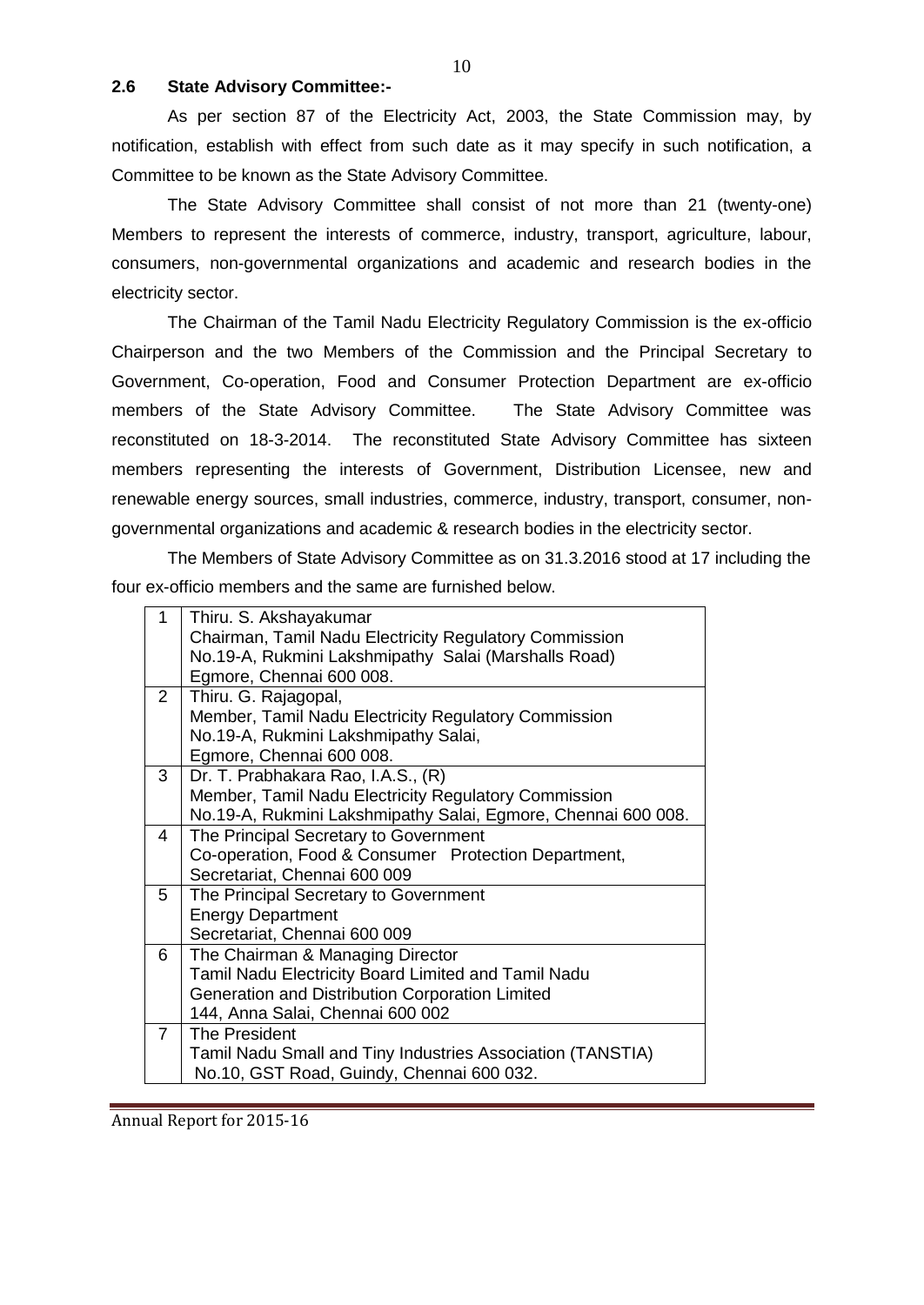| 8  | The Chairman                                          |
|----|-------------------------------------------------------|
|    | Confederation of Indian Industry (Tamil Nadu)         |
|    | 98/1, Velachery Main Road                             |
|    | Guindy, Chennai 600 032.                              |
| 9  | The Chief Electrical Engineer                         |
|    | Southern Railways, Chennai 600 003.                   |
| 10 | Thiru. R. Poornalingam, IAS (Retd)                    |
|    | No.14, First Cross Street                             |
|    | Indira Nagar, Chennai 600 020.                        |
| 11 | Thiru. G.S. Rajamani                                  |
|    | Villa No.367, Adarsh Palm Retreat                     |
|    | Outer Ring Road (Near Intel) Bellandur P.O.,          |
|    | Bengaluru - 560 103.                                  |
| 12 | Thiru. T. Vellaiyan                                   |
|    | <b>State President</b>                                |
|    | Tamil Nadu Viyabarigal Sanga Peravai                  |
|    | No.44, Nelvayal Salai                                 |
|    | Perambur, Chennai 600 011.                            |
| 13 | Thiru. K. Alagu                                       |
|    | <b>Vice President</b>                                 |
|    | Tamil Nadu Chamber of Commerce and Industry           |
|    | No.178-B, Kamarajar Salai, Madurai - 625 009.         |
| 14 | Dr. A.S. Kandasamy                                    |
|    | 15/52, Sairam Thottam                                 |
|    | Athanur (Post), Rasipuram Taluk,<br>Namakkal 636 301. |
| 15 | Thiru. K. Kathirmathiyon                              |
|    | Secretary                                             |
|    | <b>Coimbatore Consumer Cause</b>                      |
|    | 25, Periyar Nagar 4 <sup>th</sup> Street              |
|    | Vadavalli, Coimbatore 641 041.                        |
| 16 | Dr. K. Selvaraj                                       |
|    | New No.12, Thiru Nagar                                |
|    | Singanallur, Coimbatore 641 005.                      |
| 17 | Thiru. T. Vijayarangan                                |
|    | Secretary                                             |
|    | Anna Labour Union                                     |
|    | Old No.167, New No.394                                |
|    | Kabali Vanabhojana Thottam                            |
|    | Raja Annamalaipuram, Chennai - 600 028.               |

The Secretary of the Commission is the Secretary of the State Advisory Committee. So far the Commission had conducted twenty seven meetings of State Advisory Committee. During the year 2015-2016, the 29<sup>th</sup> meeting of the State Advisory Committee of TNERC was held on 17.03.2016 at Gulmohar Hall, Hotel GRT Grand. T. Nagar, Chennai 600 017 to discuss the following consultative papers as Agenda.

- 1. Comprehensive Tariff Order on Wind Energy.
- 2. Comprehensive Tariff Order on Solar Power.

Annual Report for 2015-16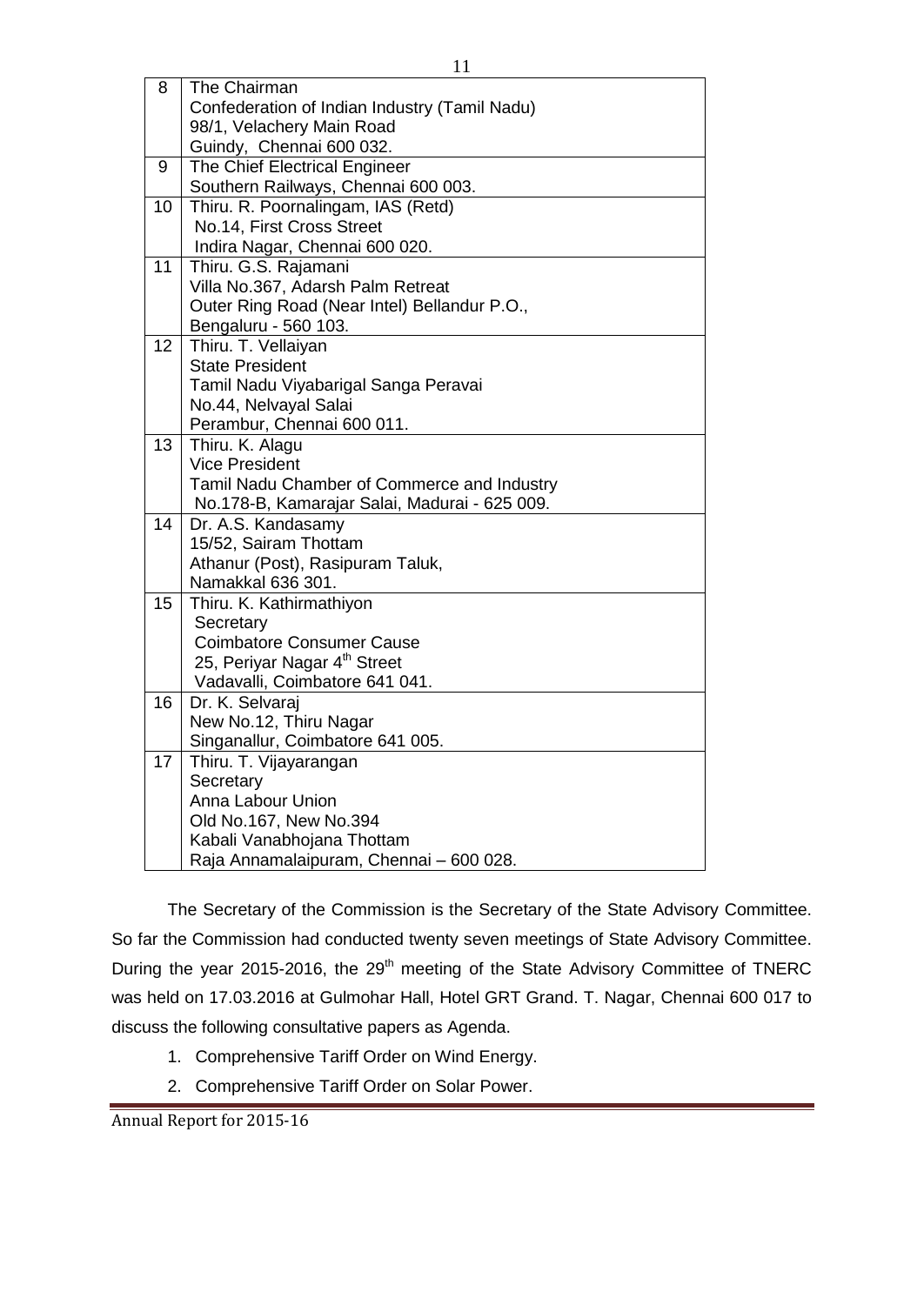- 3. Comprehensive Tariff Order on Biomass based power plants.
- 4. Comprehensive Tariff Order for Bagasse based Co-generation

# **3. ACTIVITIES PROPOSED FOR THE NEXT FINANCIAL YEAR 2016-17**

- 1. To issue the Retail Tariff Order for TANGEDCO.
- 2. To issue the Transmission Tariff Order for TANTRANSCO.
- 3. To notify the interest on Security Deposit received from the Consumers.
- 4. To consolidate Codes, Regulations, etc. (up to 31-03-2016)
- 5. To finalize and approve the capital cost for Samalpatti Power Company Pvt. Ltd. and Madurai Power Corporation Pvt. Ltd.
- 6. Issue of Intra State Availability Based Tariff regulations and Forecasting, Scheduling, Deviation Settlement and related matters of Wind and Solar generation sources regulations.
- 7. Amendment to Grid Code in accordance to amendments issued to the Indian Electricity Grid Code.
- 8. Approval of Capital Investment Plans of TANGEDCO and TANTRANSCO for 2014- 15, 2015-16 and for the next MYT period.

| SI.<br>No. | <b>Type of Petition</b>                           | Pending at the<br>beginning of<br>2015-16 | <b>Petitions</b><br>admitted | <b>Orders</b><br>passed | Pending<br>for<br><b>Orders</b> | Pending<br>as on<br>31-3-2016 |
|------------|---------------------------------------------------|-------------------------------------------|------------------------------|-------------------------|---------------------------------|-------------------------------|
| 1.         | <b>Dispute Resolution</b><br><b>Petition</b>      | 124                                       | 26                           | 5                       | 21                              | 124                           |
| 2.         | <b>Review Petition</b>                            |                                           | 5                            | 5                       |                                 |                               |
| 3.         | <b>Miscellaneous</b><br>Petition                  | 123                                       | 55                           | 62                      | 8                               | 108                           |
| 4.         | <b>Power Purchase</b><br><b>Approval Petition</b> | 6                                         | 17                           | 7                       | 2                               | 14                            |
| 5.         | Suo-motu Petition                                 | 7                                         | 3                            |                         |                                 | 8                             |
|            | <b>Total</b>                                      | 261                                       | 106                          | 80                      | 32                              | 255                           |

# **4. PETITIONS RECEIVED**

### **4.1 Petitions / Appeals pending before the Appellate Tribunal as on 31-3-2016:**

- 1. Appeal No.187 of 2015 filed by TANGEDCO against M/s.B & G Solar in the matter of refund of evacuation charges.
- 2. Appeal No.100 of 2015 filed by TANGEDCO against M/s.JSW Steels in the matter of imposition of Renewable Purchase Obligation on the Co-generators and denial of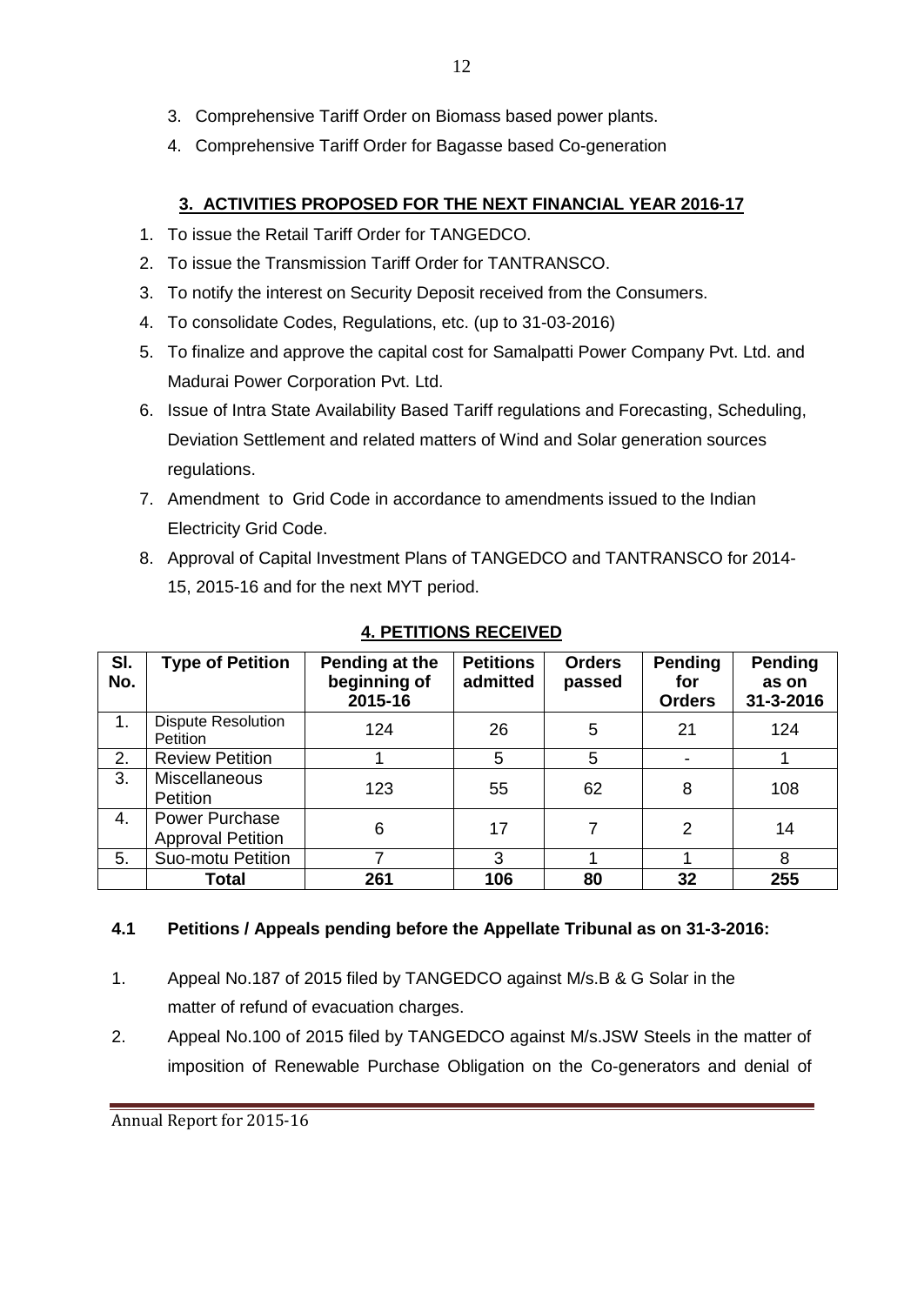adjustment of the energy generated out of their generating plants for the purpose of renewable purchase obligation.

- 3. Appeal No.278 of 2015, 293 of 2015, 23 of 2016 and 24 of 2016 filed by M/s.JSW Steels, TNPL and TANFAC against TANGEDCO in the matter of Renewable Purchase obligation on the part of the Co-generating plants.
- 4. Appeal No.118 of 2015 filed by TANGEDCO against M/s.TCP Limited in the matter of failure on the part of M/s.TCP Ltd to supply power as per the contracted quantum and the consequential payment of price for the energy supplied as applicable to infirm power.
- 5. Appeal No.53 of 2016 filed by TANGEDCO against M/s.Century Flour Mills Ltd in the matter of priority of adjustment of energy generated by wind mills.
- 6. Appeal No.62 of 2016 filed by TNPL against TANGEDCO in the matter of status of the generators vis-à-vis non-conventional sources and the parity of treatment in adjustment of energy for the purpose of renewable purchase obligation and the exemption of co-generators from the purview of renewable purchase obligation.
- 7. I.A. No.51 & 52 of 2016 in DFR No.2565 of 2015 filed by M/s.Energy Watchdog challenging the Solar Tariff of Rs.7.01 fixed by the Commission.
- 8. Appeal No.36 of 2016 filed by TANGEDCO in the matter of retrospective collection of excess demand and energy charges during peak hour.
- 9. Appeal No.27 of 2016 filed by TANGEDCO against M/s.Century Flour Mills Ltd in the matter of priority of adjustment of energy generated by the Wind Mills.
- 10. Appeal No.239 of 2015, 240 of 2015 & 241 of 2015 filed by M/s.IWPA against TANGEDCO and Appeal No.203 of 2015 filed by M/s.TANTRANSCO against M/s.IWPA in the matter of split verdict in the matter of Must Run Status.
- 11. I.A.No.454 of 2015 in DFR No.2272 of 2015 and I.A.No.455 of 2015 in 278 of 2015 filed by M/s.JSW Steel Pvt Limited against TNERC.
- 12. Appeal No.67 of 2014 and Appeal No.68 of 2014 in the matter of M/s.OPG Power Generation Pvt Limited Vs TANGEDCO in the matter of adoption of lowest indigenous fuel cost for the infirm power supplied – since disposed.
- 13. Appeal No.96 of 2016 filed by TANGEDCO against the order of the Commission which allowed only Average Rate of Realisation as against the actual cost generation claimed by TANGEDCO in regard to Basin Bridge Sub-Station.
- 14. Appeal No.118 of 2016 filed by M/s.Welspun Renewable Energy Pvt. Limited in the matter of fixation of Solar Tariff on the ground that the same is not a State specific and adopts CERC guidelines.

Annual Report for 2015-16

13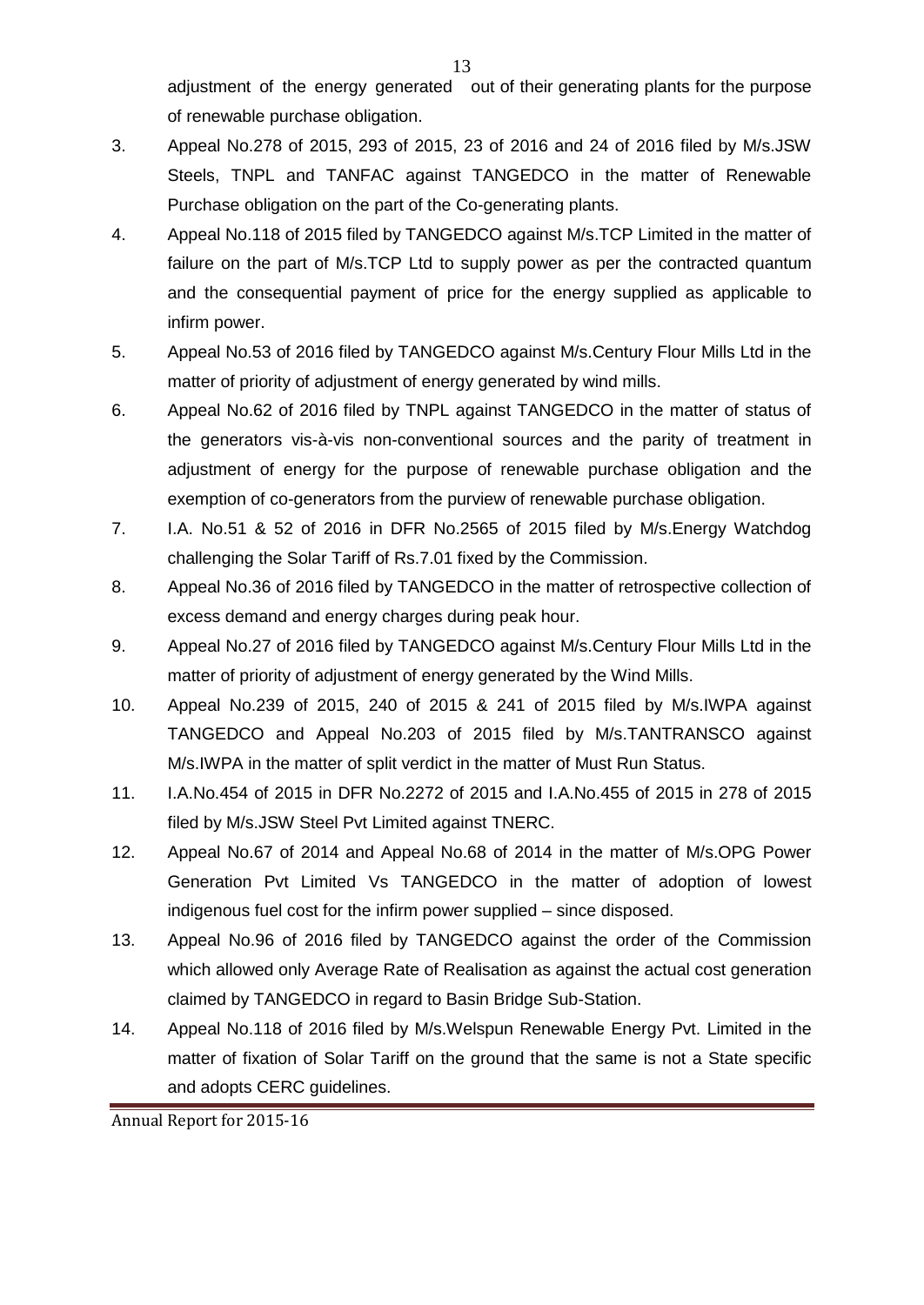### **4.2 Cases pending before the High Court as on 31.3.2016:**

The number of cases where the Tamil Nadu Electricity Regulatory Commission has been impleaded as a respondent and pending before the High Court as on 31-3-2016 are as follows:

| SL.<br>NO. | <b>DESCRIPTION OF</b><br><b>CASES</b> | NO. OF<br><b>CASES</b> |
|------------|---------------------------------------|------------------------|
|            | Civil Miscellaneous Appeals (CMA)     |                        |
|            | <b>Writ Appeals</b>                   | 5                      |
| 3          | Writ Petitions by individuals         | 53                     |
|            | Writ Petitions filed in batches:      | 360, 12, 8, 71         |
|            | Total                                 | 510 cases              |

The details of these cases are as below:-

- 1. Merger of tariff structure in Review Petition dated 15-3-2003.
- 2. CMA No.2485 of 2003 in the matter of 15% Surcharge on Arc Furnace Consumption.
- 3. Directions given by the Commission to explore the options to optimize the cost of power purchase.
- 4. Challenging of first cum first serve basis in Open Access Regulations.
- 5. To declare section 86(1) (f) of the Electricity Act 2003 which relates to the powers of the Commission to adjudicate upon disputes as unconstitutional.
- 6. To declare section 84 of the Electricity Act, 2003 as unconstitutional.
- 7. To declare the notification No.TNERC/SC/7-10,which enables the licensee to disconnect the service connection of a consumer in cases where there is default in another service connection which stands in the name of the same consumer, as illegal.
- 8. To treat the IT enabled industries on par with IT industries in the matter of tariff.
- 9. To seek reduction of proportionate demand charges during unscheduled power cut.
- 10. Petitions challenging levy of Grid Support Charges.
- 11. Petition challenging the appointment of Member of the Commission.
- 12. Petition challenging the amendment of the Commission to NCES Regulation which dispensed with public hearing.
- 13. Petition filed for challenging imposition of penalty for excessive use of energy during peak hours.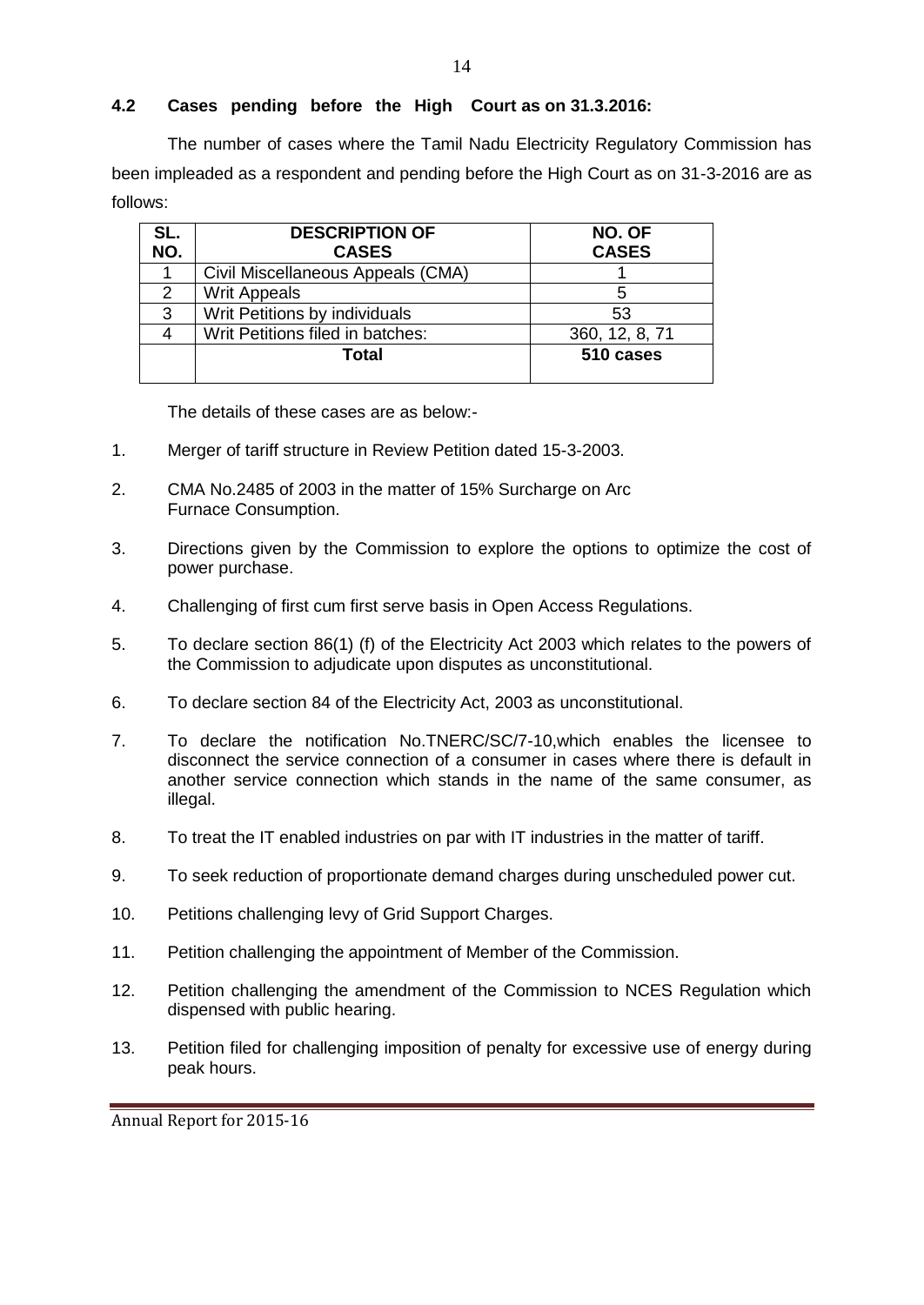- 14. Writ Petitions filed against the levy of excess demand and energy charges without substraction of sources from Indian Energy Exchange.
- 15. Writ Petition No.4558 of 2011 filed by M/s.Chettinad Cement challenging RPO amendment which seeks to include captive generators and OA customers as obligated entities.
- 16. Writ Petitions challenging excess demand and energy charges for exceeding quota during peak hours.
- 17. Writ Petitions in the matter of time barred claim.
- 18. Writ Petitions in the matter of compounding of theft of energy.
- 19. Petition filed against the order of TNEB which levied excess demand and energy charges for utilizing power upto the sanctioned demand.
- 20. Writ Petition filed by power generating companies against the order dated 11-7-2011 of the Commission in PPAP 5 of 2011 in the matter of sale of surplus power.
- 21. Writ Petition challenging the invitation-cum-open tender issued by TANGEDCO in the matter of purchase of solar energy.
- 22. Writ Petition No.12390 of 2013 filed by M/s.DCW Ltd and W.P.No.20545/2013 filed by M/s Chemplast Sanmar Pvt Ltd seeking stay of the operation of G.O. issued by the Government of Tamil Nadu in the matter of solar policy and the consequential order issued by the Commission consequent to the said solar policy.
- 23. Writ Petition Nos. 35335 of 2012 and 31893 of 2012 filed by Tmt. Suseela and M/s SAK Abrasives respectively in the matter of recovery of electricity dues from the erstwhile occupier of the premises – counter filed – No counsel engaged.
- 24. Writ Petition No.9744 filed by M/s Hi-Tech Carbons seeking amendment providing for participation of co-generation plants in the Renewable Energy Certificate Mechanism and purchase of power from co-generation plants by obligated entities.
- 25. Writ Petition Nos.22312 of 2010 and 23582 of 2010 filed by M/s.Power Engineers Society of Tamil Nadu and Tamil Nadu Advocates Association challenging the appointment of Member of the Commission.
- 26. Writ Petition No.15824 of 2011 filed by M/s.Sai Regency Power Corporation against the order of the Commission in PPAP 5 of 2011 in the matter of injection of energy into the grid unauthorisedly.
- 27. Writ Petition No.22097 of 2013 & 32756 of 2013 filed by M/s.Simran Power Projects in the matter of pooled cost of power
- 28. Batch of Writ petitions challenging the demand charges on start-up power.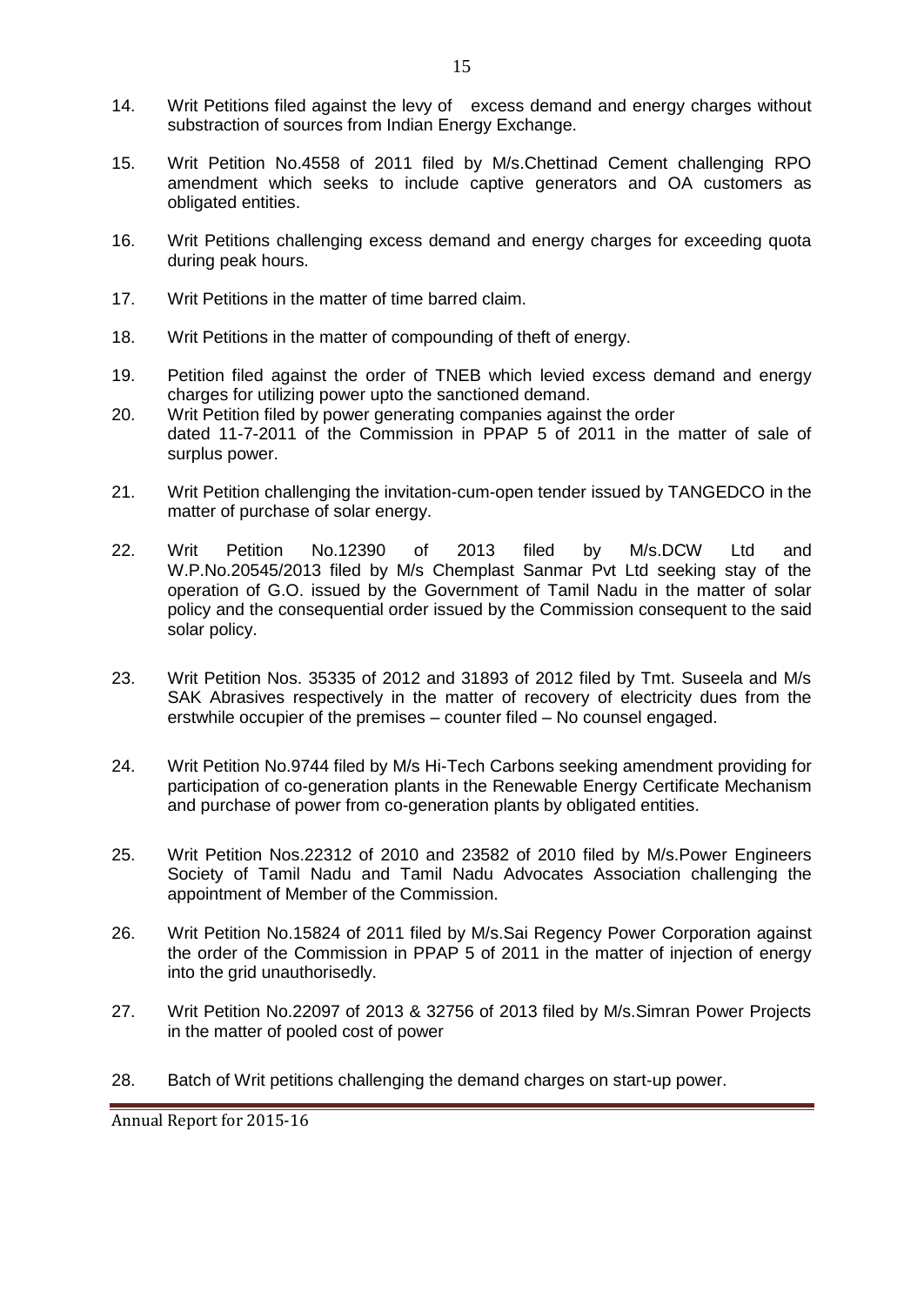- 29. Writ petition challenging classification of illumination of bus shelters under Tariff VI (ii) (a) and seeking classification under Commercial Tariff – counter filed – No counsel engaged.
- 30. Batch of writ petitions filed in the matter of deemed demand charges
- 31. Writ Appeal No. 774 of 2010 filed by M/s El Forge Ltd filed in the matter of levy of Grid Support charges.
- 32. Writ petition filed by Tamil Nadu Newsprint & Papers Ltd matter of Deemed Demand Charges on the ground that while the Commission ordered to collect all charges only at the respective consumption end in its order dated 31.7.2012, the TANGEDCO has issued working instructions to collect most of the charges at the generation end and that Commission has ordered to collect the transmission charges at the rate of 40% of Rs.6483 MW per day but TANGEDCO has issued working instructions to collect transmission charges even for the low capacity machines in contravention of the order of the Commission.
- 33. Writ Petition No.11940 of 2014 filed by Madras Bar Association challenging the appointment of the Chairperson of the Commission
- 34. Writ Petition No.31537 of 2014 filed one Thiru M.G. Rasool in the nature of quo warranto challenging the appointment of Chairperson and Member (Thiru Rajagopal) of the Commission.
- 35. Writ Petition No.29175 of 2014 filed by Thiru R. Gandhi challenging the Tariff Order of the Commission.
- 36. Writ Petition No.283 of 2015 filed by the Communist Party of India (Marxist) challenging the Tariff Order of the Commission.
- 37. Writ Appeal No.480 of 2011 filed by M/s Sharada Terry Products P. Ltd in the matter of extension cost levied by TANGEDCO (since disposed)
- 38. Writ Petition No.26925 of 2014 filed by M/s.RBA Exports and other connected writ petitions challenging the levy of compensation for harmonics injection into the Grid.
- 39. Writ Petitions challenging the withdrawal of deemed demand facility by the **Commission**
- 40. Writ Petition No.30699 filed by Anna University seeking re-classification of its Tariff category.
- 41. Writ petitions in the matter of System and Scheduling charges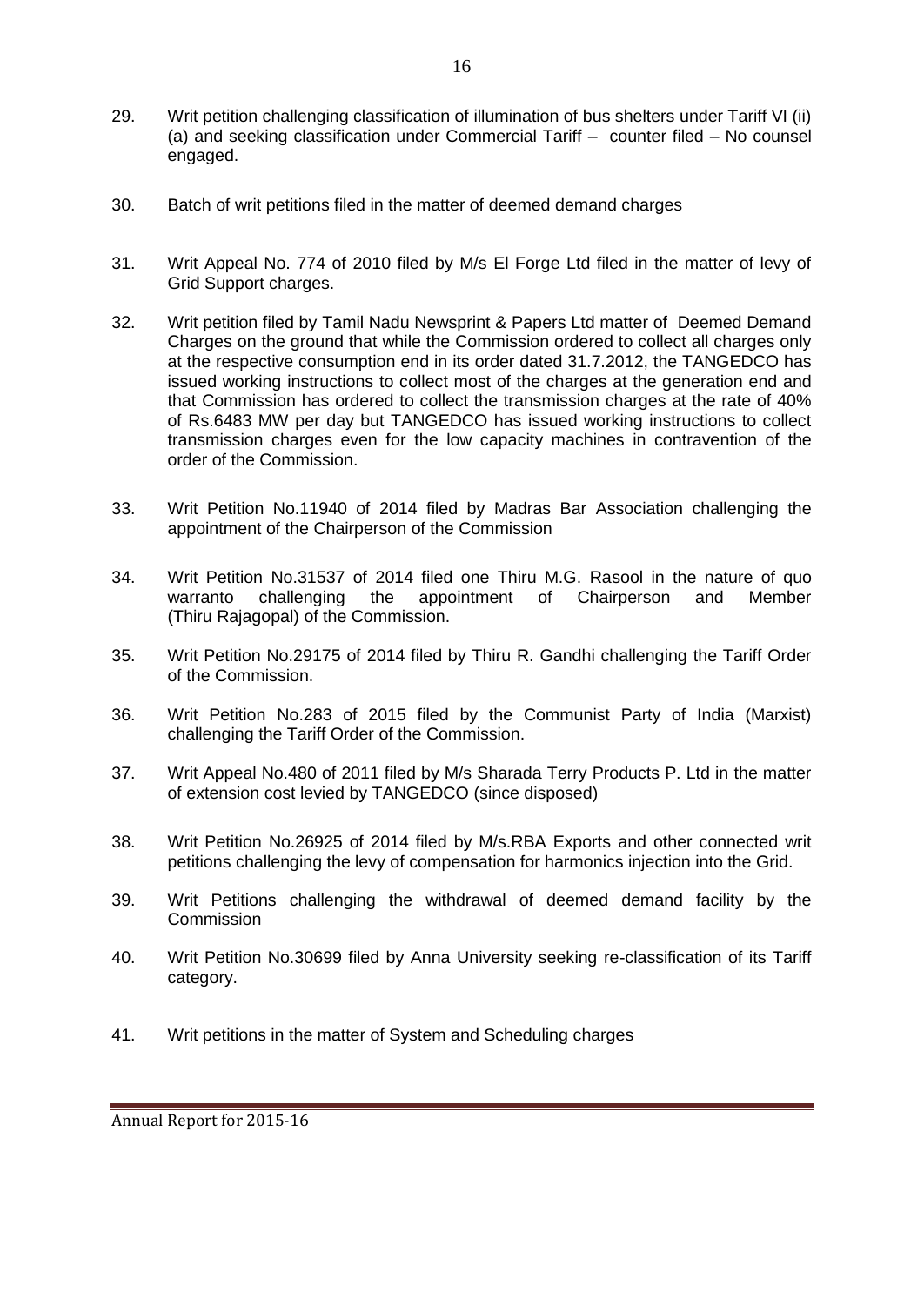- 42. Writ petition Nos.14953-56 filed by M/s.Terra Energy Ltd and 2 others in the matter of additional security deposit pertaining to start-up power – not defended.
- 43. Writ Appeal Nos.1257, 1258 & 1261 of 2013 filed by TANGEDCO in the matter of reimposition of cross subsidy which was earlier relinquished – Commission is a formal party.
- 44. Writ Petition No.11892 of 2013 filed by M/s.Narasu Spinning Mills to forbear TNEB from resorting to switching of exclusive Farm 22 KV Feeder to Kinathukadavu SS and for directions to remove 10.4 MS distribution loads – not defended.
- 45. Writ Petition(MD) No.6979 of 2012 filed by M/s.Sree Jayasubha Spinners Challenging the restriction on captive power and third party purchase during holidays on the ground that such action amounts to placing restriction on open access – not defended.
- 46. Writ Petition No. 14325 of 2013 and Writ Petition No. 14556 of 2013 Seeking to set aside the order of TANGEDCO on the ground that the rights of the petitioner under the lease agreement between the petitioner and SIPCOT is akin to the rights of the owner and hence additional deposit under regulation 5 (5) (vii) (a) is not applicable.
- 47. Writ Petition filed by M/s Ecogrid Energies P. Ltd seeking enforcement of the competitive bidding held under Section 63 and challenging the solar tariff fixed by the Commission.
- 48. Writ Petition No.17608 of 20158 filed by Thiru.Rahul Balaji, Advocate to direct the Commission to make submissions on the reasons for non-disposal of DRPs such as DRP No.16 of 2012 filed by M/s.Samalpatti Power Corporation.
- 49. Writ Petition No.18180 of 2015 and W.P.No.20336 of 2015 in the matter of Must Run Status.
- 50. W.P.No.17608 of 2015 filed against the non-disposal of DRP No.16 of 2012 filed by M/s.Samalpatti Corporation.
- 51. W.P.No.8242 of 2012 in the matter of imposition of RPO on Co-generating plants.

### **4.3 Cases pending before the Supreme Court**:

The number of cases filed against the Tamil Nadu Electricity Regulatory Commission pending before the Supreme Court as on 31-3-2016 are as follows:

Civil Appeals **23** 

Issues in these appeals relate to

1. Appeals filed by TNEB against of the orders of the Appellate Tribunal for Electricity in Appeal Nos 205 & 235/06 which gave directions for taking time value into consideration in regard to wind power producers. Commission is also a respondent in the said appeals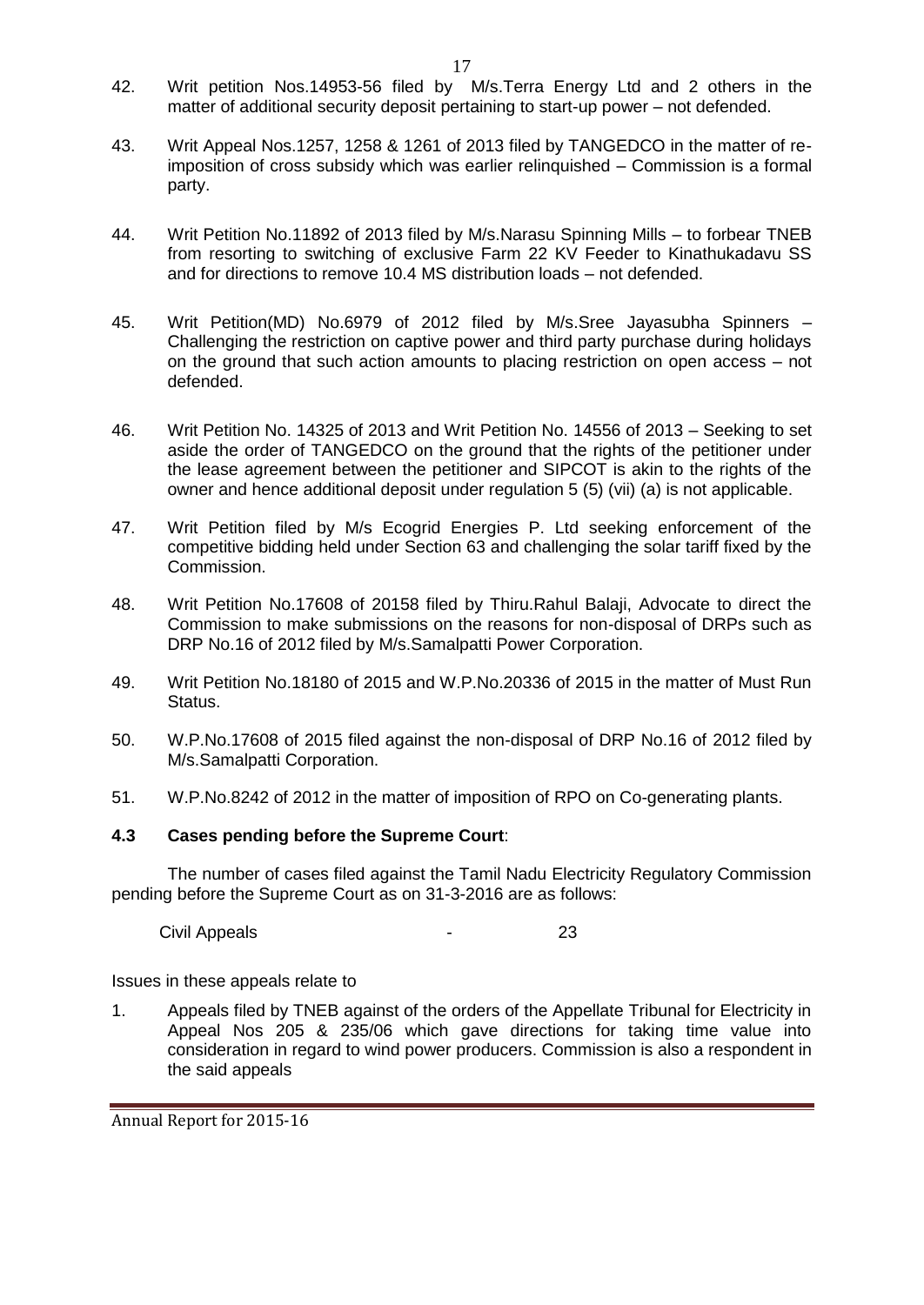- 2. CA 1304/2010 filed by Indian Wind Energy Association challenging the order of the Appellate Tribunal for Electricity in the matter of levy of infrastructure charges
- 3**.** CA No.2427-2429 filed by TNEB against the order of ATE in Appeal Nos.41,59 and 60 of 2009 in the matter of PPN Power Generating Company
- 4. CA No. 2859 of 2011 filed by Tamil Nadu Electricity Consumers Association challenging the judgment dated 11.1.2011 of the Appellate Tribunal in Appeal No.119 of 2010 in the matter of jurisdiction of the Commission to levy excess demand and energy charges.
- 5. Appeal filed by TN Spinning Mills challenging the levy of excess demand and energy charges during peak hours
- 6. Appeal filed by TNEB against the order dated 11-4-2011 of Appellate Tribunal for Electricity which upheld the order of the Commission in MP Nos. 4 & 7 of 2010 in the manner of levying excess demand and energy charges.
- 7. Appeal filed against the judgment dated 1-3-2011 of the Appellate Tribunal for Electricity in Appeal No.115 of 2006 which upheld the finding of the Commission in its order dated 1-3-2010 in DRP No.31 of 2009 in the matter of allotment of surrender of OA capacity in case of OPG Energy P. Ltd
- 8. CA 95 of 2013 filed by TNEB against Sree Rengaraja Power (I) Ltd and Commission in the matter of reduction of wheeling approval
- 9. CA Nos. 267-268 of 2012 filed by TNEB against the judgment dated 31-7-2010 of the Appellate Tribunal for Electricity in Appeal Nos 192 and 206 of 2010
- 10. CA 18902 of 2012 and 18924 of 2012 filed by M/s Madras Cements Ltd in the matter of Operation and Maintenance Charges.
- 11. CA No. 2937 filed by TNEB against the Indian Wind Power Association
- 12. CA No.706/2014 and CA 5700/2014 between TANGEDCO and Penna Electricity Ltd in the matter of disallowance of underpaid fixed charged and underpaid variable charges.
- 13. CA No.3960/2013 filed by Tamil Nadu Power Producers Association challenging the judgment of APTEL in Appeal No.102/2012 in the matter of transmission tariff determined by the Commission in its Order No. 2 of 2012.
- 14. SLP filed by M/s.Indian Wind Power Association challenging the judgment of the High Court of Madras in W.A. No.2839 in the matter of levy of O & M Charges.
- 15. CA No.10024/2014 filed by M/s Rengaraj Ispat in the matter of usage of start-up power for other purposes.
- 16. SLP 17879 of 2014 challenging the appointment of Chairperson of the Commission against the orders of the High Court in WP No.24888/2012.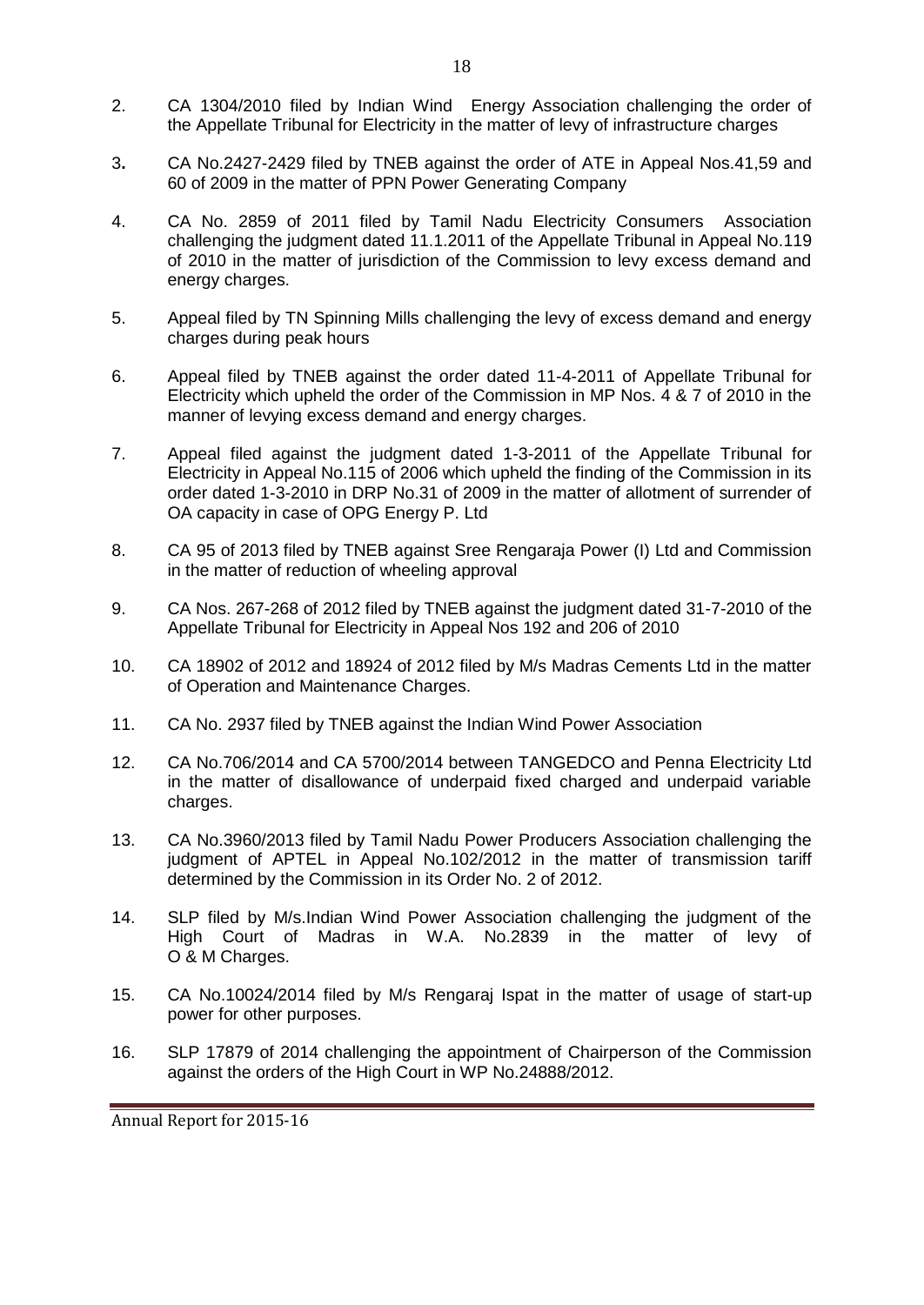- 17. C.A.No.1165 of 2015 filed by TANTRANSCO against the Commission in the matter of disallowance of opening equity.
- 18. SLP No.7845 of 2016 filed by M/s.Xomox Sanmar Pvt Limited in the matter of relinquishment of Cross-Subsidy surcharge.

### **4.4 Case where TNERC has preferred appeal over Tribunal's decision:**

Commission has filed Civil Appeal Nos.1361-1662 in the Supreme Court against the orders of the Appellate Tribunal for Electricity in Appeal Nos.205 & 235 of 2006 which gave directions for taking time value into consideration in regard to wind power producers.

### **4.5 Cases where TNERC has challenged the orders of Single Judge of the High Court before Division Bench:**

- i) WA filed against the orders of Single Judge in the matter of proportionate reduction of MD charges
- ii) WA filed against the orders of Single Judge in the matter of grant of instalments for payment of Additional Security Deposit.
- iii) WP filed by the Commission against the order of the State Information Commission directing to furnish the information without affording an opportunity – In the matter of Thiru V. Gopalakrishnan, FACT India.

Complaint before the 14th MM Court - 1 case

# **5. TRAINING AND SEMINARS**

### **5.1 Forum of Regulators (FOR):-**

In pursuance of the provision under section 166(2) of the Electricity Act, 2003, a Forum of Regulators (FOR) was constituted by the Government of India in February, 2005. The Forum is chaired by the Chairman of Central Electricity Regulatory Commission (CERC). The Chairpersons of all State Electricity Regulatory Commissions (SERCs) are its Members.

The functions of the Forum of Regulators are:-

- Analysis of the tariff orders and other orders of Central Commission and State Commissions and compilation of data arising out of the said orders, highlighting, especially for the efficient improvements of the utilities;
- Harmonization of regulation in power sector;
- Laying of standards of performance of licensees as required under the Electricity Act, 2003.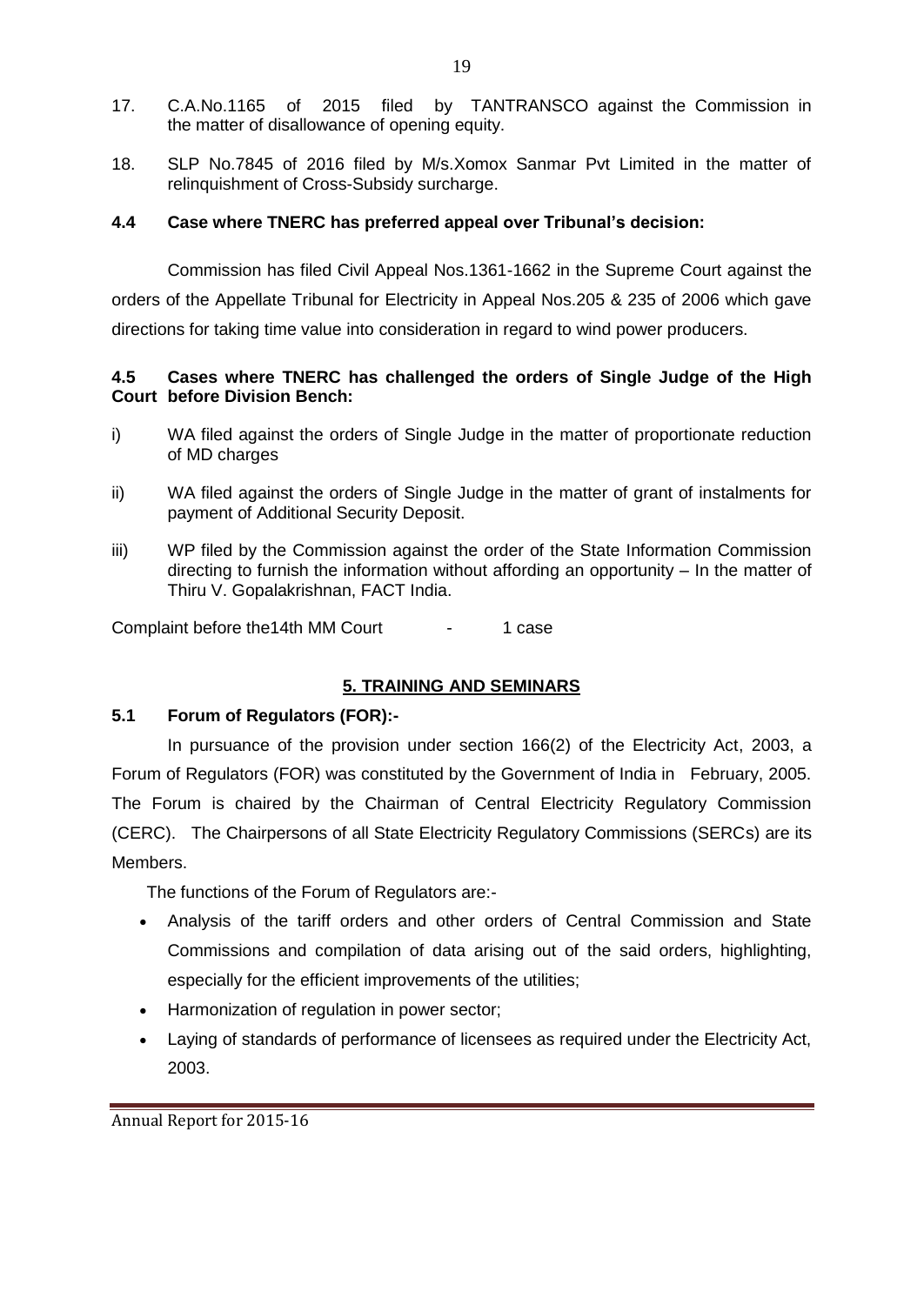- Sharing of information among the members of the Forum on various issues of common interest and also of common approach;
- Undertaking research work in-house or through outsourcing on issues relevant to power sector regulation;
- Evolving measures for protection of interest of consumers and promotion of efficiency, economy and competition in power sector; and
- Such other functions as the Central Government may assign to it from time to time.

During 2015-2016, seven meetings of FOR were held which was attended by Thiru. S. Akshayakumar, Chairman, TNERC as follows.

| Meeting No.<br>Date &<br>Venue          | Agenda                                                                                                                                                                                                                                                                                                                                                                                         |
|-----------------------------------------|------------------------------------------------------------------------------------------------------------------------------------------------------------------------------------------------------------------------------------------------------------------------------------------------------------------------------------------------------------------------------------------------|
|                                         | To consider and discuss the proposed budget of "FOR" for the FY<br>2015-16                                                                                                                                                                                                                                                                                                                     |
| 47 <sup>th</sup> Meeting                | Proposed Studies and Training Programmes during the FY 2015-<br>16.                                                                                                                                                                                                                                                                                                                            |
| 06.04.2015<br>New Delhi                 | Presentation & Discussion on "Draft Model Regulations on Smart<br>Grid".                                                                                                                                                                                                                                                                                                                       |
|                                         | Study Report on "Road Map for Reduction of Cross Subsidy".                                                                                                                                                                                                                                                                                                                                     |
|                                         | Presentation & Discussion on proposed amendments to the Tariff<br>Policy - Reference from Ministry of Power.                                                                                                                                                                                                                                                                                   |
|                                         | Consideration and approval of Balance Sheet and Audited<br>Accounts of "FOR" for FY 2014-15.                                                                                                                                                                                                                                                                                                   |
|                                         | Reference from MoP on "Reviewing and determination of energy<br>charges for supply of electricity by a generating company to a<br>distribution licensee under already concluded Power Purchase<br>Agreements (PPAs) and where the coal is being sourced from coal<br>mines auctioned or allotted under Coal Mines (Special Provisions)<br>Second Ordinance, 2014 and Rules framed thereunder". |
| 48 <sup>th</sup> Meeting                | Presentation and Discussion on "Electricity Supply Monitoring<br>Initiative".                                                                                                                                                                                                                                                                                                                  |
| 10.06.2015 to<br>11.6.2015<br>New Delhi | Presentation and Discussion on the Study commissioned by "FOR"<br>on "Roll-out Plan for Introduction of Competition in Retail Sale of<br>Electricity".                                                                                                                                                                                                                                         |
|                                         | Recommendations of the Standing Committee on Energy (2014-<br>15) on Electricity (Amendment) Bill, 2014                                                                                                                                                                                                                                                                                        |
|                                         | Interaction of the Forum of Regulators (FOR) with the Members of<br>Central Advisory Committee (CAC) of CERC.                                                                                                                                                                                                                                                                                  |
|                                         | Presentation and Discussion on "Model Regulations on Smart<br>Grid".                                                                                                                                                                                                                                                                                                                           |
|                                         | Reference from DERC on "Rise in electricity tariff in Delhi -<br>Response of DERC to the clarifications sought by Government of<br>NCT of Delhi".                                                                                                                                                                                                                                              |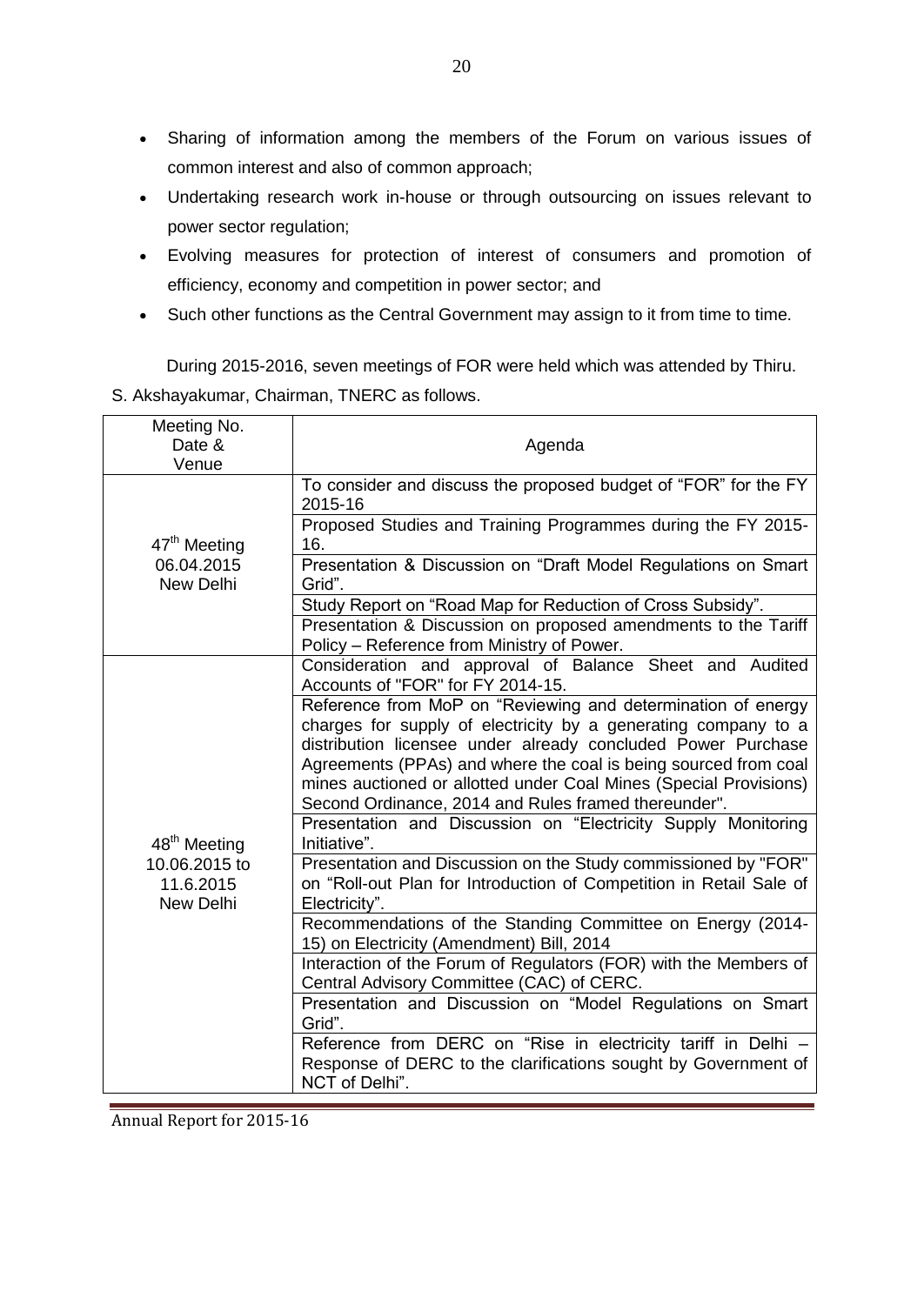|                                                                                                                                                | Reference of Deviation Settlement Mechanism / UI Charge for tariff<br>purposes                                                                                                                                                               |
|------------------------------------------------------------------------------------------------------------------------------------------------|----------------------------------------------------------------------------------------------------------------------------------------------------------------------------------------------------------------------------------------------|
|                                                                                                                                                | Presentation and Discussion on the Study commissioned by "FOR"<br>on "Performance of Distribution Utilities"                                                                                                                                 |
|                                                                                                                                                | Discussion on "RE Status of CPPs, especially bagasse based co-<br>generation - Benefits of preferential feed-in-tariff vis-à-vis usage of<br>fossil fuel<br><b>Discussion</b><br>"Best<br>Practices<br>Electricity<br>in<br>Regulatory<br>on |
| 49 <sup>th</sup> Meeting<br>27.07.2015 to                                                                                                      | Demand Side<br>Management and Energy<br>Commissions on<br>Efficiency in Distribution".                                                                                                                                                       |
| 29.07.2015<br>Ahmedabd                                                                                                                         | Discussion on Report of the Sub-Group of the FOR Working Group<br>on "Standardization of Electricity Bill".                                                                                                                                  |
|                                                                                                                                                | Presentation on "Grid Integration of Renewable Energy" by<br>SLDC/NIWE, Tamil Nadu, SLDC, Rajasthan and SLDC, Gujarat.                                                                                                                       |
|                                                                                                                                                | Discussion on "Model Framework for Forecasting, Scheduling,<br>Deviation Settlement Mechanism for Wind and Solar at Intra-State<br>level".                                                                                                   |
|                                                                                                                                                | Model Regulations (State level) for Forecasting, Scheduling and<br>Imbalance handling for variable RE Sources (Wind & Solar).                                                                                                                |
| 50 <sup>th</sup> Meeting<br>29.09.2015 to                                                                                                      | Presentation and Discussion on "UMPP for Poor: A step towards<br>ensuring 24x7 power to all".                                                                                                                                                |
| 30.09.2015<br>Pune                                                                                                                             | Presentation and Discussion on the Report on "Current Worries -<br>Ebbing Performance of India's power sector                                                                                                                                |
|                                                                                                                                                | Presentation and Discussion on "Standard Offer Programme -<br>Handbook July 2015".                                                                                                                                                           |
|                                                                                                                                                | Presentation on "RPO Compliance Framework for Captive/OA<br>transactions at State Level" By USAID, India                                                                                                                                     |
|                                                                                                                                                | Presentation on "Uday Scheme" by representative of Ministry of<br>Power                                                                                                                                                                      |
|                                                                                                                                                | Presentation and discussion on "Vision of 24x7 Power Supply -<br>Desirable Policy and Regulatory Intervention"                                                                                                                               |
| 51st Meeting                                                                                                                                   | Discussion on "Statutory Advice given by CERC"                                                                                                                                                                                               |
| 30.11.2015<br>New Delhi                                                                                                                        | "Reference<br>received<br>from<br><b>Discussion</b><br>Ministry<br>on<br>of<br>Communications and Information Technology - Special category<br>of Power Tariff for Telecom Towers"                                                           |
|                                                                                                                                                | Discussion on "Reference from Ministry of Power - Monitoring<br>pending / disposal status of petition filed before it and placing<br>status on its website at State Level"                                                                   |
|                                                                                                                                                | Discussion on "Requests for nonfinancial support of FOR from<br>various organizations"                                                                                                                                                       |
| Revised Tariff Policy, 2016 - Notified by the Ministry of Power,<br>52 <sup>nd</sup> Meeting<br>Government of India<br>02.02.2016<br>New Delhi |                                                                                                                                                                                                                                              |
|                                                                                                                                                | Discussion on the issues related to Power Sector in the Economic<br>Survey, 2015-16                                                                                                                                                          |
| 53rd Meeting<br>18.03.2015                                                                                                                     | Consideration of the recommendations of the FOR working group<br>on "Designating the new Logo of Forum of Regulators"                                                                                                                        |
| New Delhi                                                                                                                                      | Proposal received in "FOR Secretariat" on constitution of "Forum of<br><b>Distribution Utilities"</b>                                                                                                                                        |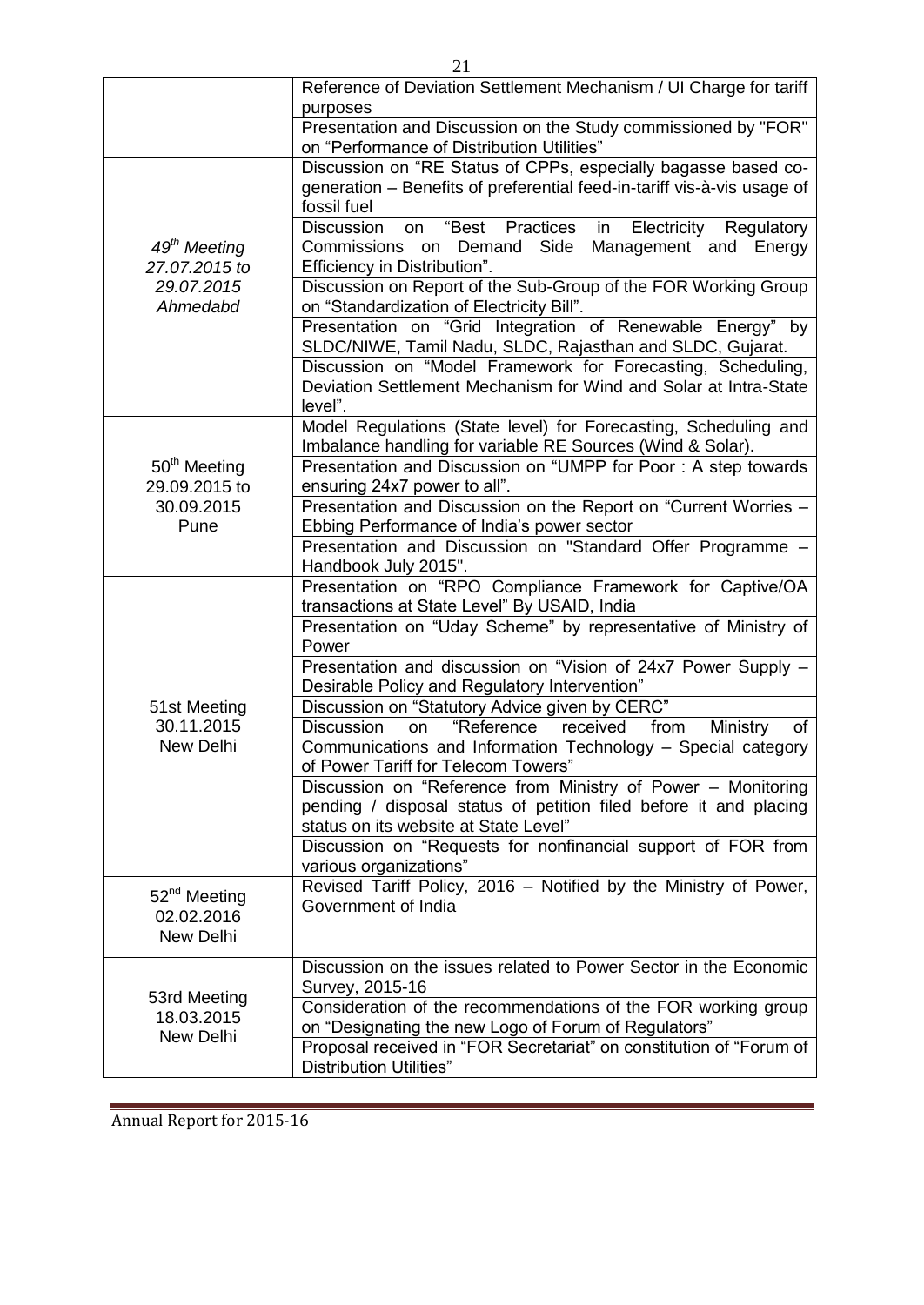# **5.2 Forum of Indian Regulators (FOIR):-**

A need was felt by the regulators for a common platform to discuss emerging issues in regulatory procedures and practices, to evolve common strategies to meet the challenges before Regulators in India and to share information and experiences. Accordingly a Forum of Indian Regulators (FOIR) was formally registered as a Society under the Societies Registration Act, with the Registrar of Societies in the National Capital Territory of Delhi on 4<sup>th</sup> February 2000. The Chairpersons and Members of all State Electricity Regulatory Commissions are Members of this Forum. The functions of this Forum are to :-

- $\triangleright$  Promote transparency in the working of the regulatory bodies
- $\triangleright$  Protect consumer interest and develop consumer advocacy organisations
- $\triangleright$  Develop human and institutional capacities in regulatory bodies, utilities and other stake holders
- $\triangleright$  Research the efficiency and effectiveness of independent regulations and matters incidental thereto.
- $\triangleright$  Provide an information base on regulatory law and practice and regulatory economics.

### **5.3 Annual General Body Meeting of FOIR:-**

Sixteen Annual General Body Meeting of Forum of Indian Regulators (FOIR) have been held so far. During the year 2015-2016, 16<sup>th</sup> Annual General Body Meeting of Forum of Indian Regulators (FOIR) was held on 10.6.2015 at New Delhi. Thiru. S. Akshayakumar, Chairman attended the meeting and the following subjects were discussed.

- 1. Reconstitution of the Governing Body for the FY 2015-16.
- 2. Annual Accounts of "FOIR" for FY 2014-15.
- 3. Appointment of Auditors for FY 2015-16 and fixing their remuneration.
- 4. Budget of FOIR for FY 2015-16.
- 5. Presentation on Grid Integration of Renewable Energy "International Experience and Lessons for India" by National Renewable Energy Laboratory (NREL), USA

### **5.4 Governing Body Meeting of FOIR:-**

During the year 2015-16, three Governing Body Meetings of Forum of Indian Regulators (FOIR) were held on 10.6.2015 (38<sup>th</sup> Meeting) at New Delhi, on 13.8.2015 (39<sup>th</sup> Meeting) at New Delhi and on 1.12.2015 (40<sup>th</sup> Meeting) at New Delhi. Further, a research conference was convened by FOIR on 1.12.2015 which was attended by Chairman, TNERC.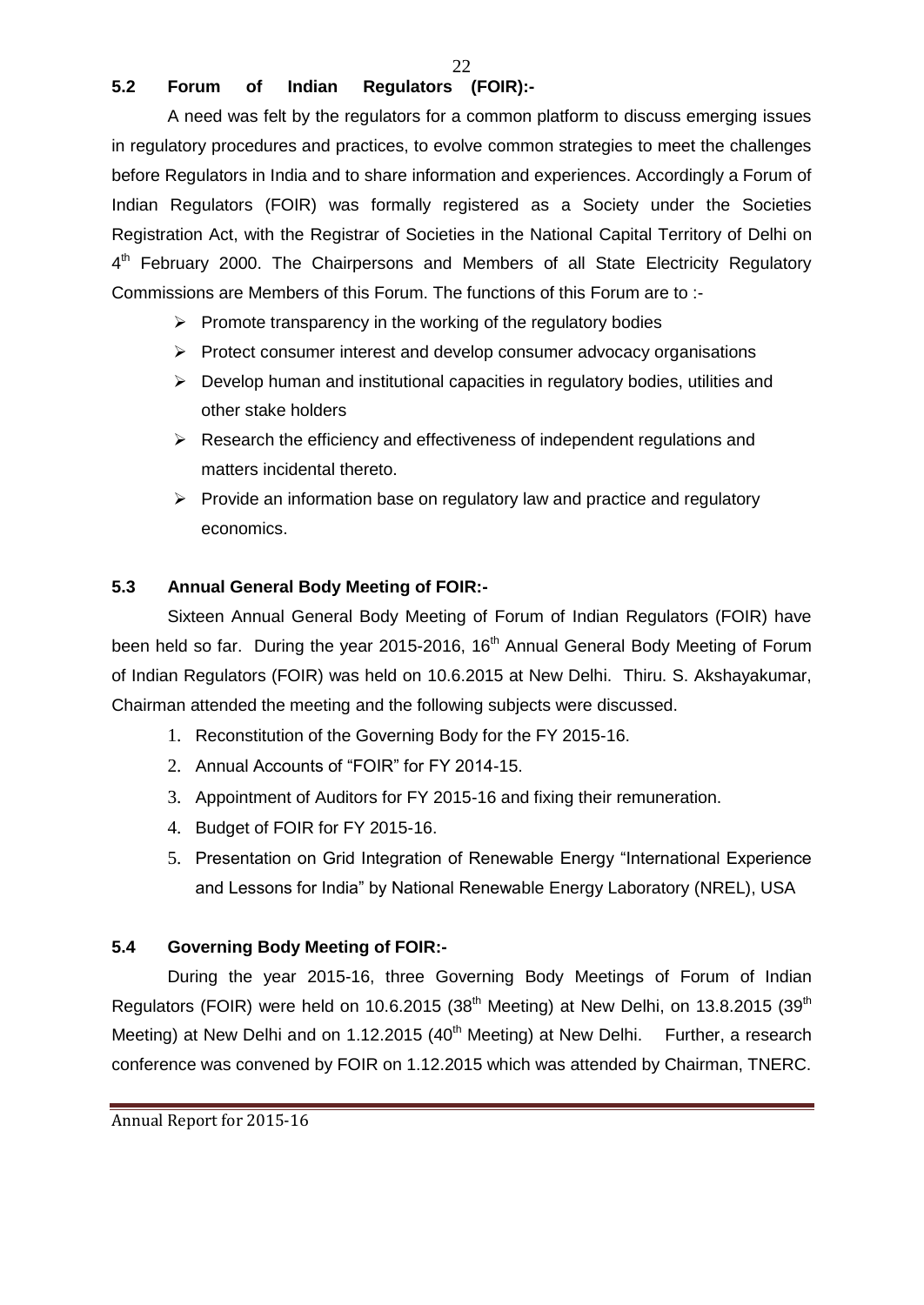### **5.5 Southern Electricity Regulators Forum (SERF):-**

The Electricity Regulators in the Southern region, comprising Tamil Nadu, Andhra Pradesh, Kerala and Karnataka meet under the banner of SERF to discuss region-specific issues. The meetings are sponsored by the four Commissions by rotation. The Southern Electricity Regulators Forum was registered as a Society at Bangalore on 15-2-2008. Thirteen Meetings of Southern Electricity Regulators Forum (SERF) have been held so far.

# **5.6 South Asia Forum of Infrastructure Regulation (SAFIR):-**

SAFIR was constituted in May 1999 with headquarters at New Delhi with support from the World Bank and PPIAF (Public-Private Infrastructure Advisory Facility) functioning under the umbrella of the International Forum for Utility Regulation (IFUR). SAFIR's initiatives are guided by a Steering Committee of experienced Regulators from the South Asian region covering India, Pakistan, Sri Lanka, Bangladesh, Bhutan and Nepal and is designed to assist in the building of Regulatory capacity in the electricity and other utility sectors. The objectives of SAFIR are as detailed below:-

- $\triangleright$  Provide a platform for experience sharing among the Regulators of the region
- $\triangleright$  Build regulatory decision-making and response capacity in South Asia.
- $\triangleright$  Facilitate the Regulatory process
- $\triangleright$  Conduct training programmes to serve regulatory agencies and other stakeholders.
- $\triangleright$  Spur research on Regulatory issues.
- $\triangleright$  Provide a databank of information relating to regulatory reform processes and experiences.

The Tamil Nadu Electricity Regulatory Commission is a Member of SAFIR. Twenty two Steering Committee Meetings of South Asia Forum for Infrastructure Regulation (SAFIR) have been held so far. During the year 2015-2016, one Steering Committee 22<sup>nd</sup> Meeting was held in New Delhi from  $14<sup>th</sup>$  to  $16<sup>th</sup>$  January 2016 at Shangri La Hotel. Thiru. S. Akshayakumar, Chairman had attended the above Steering Committee Meeting of SAFIR.

Further during the year SAFIR conducted a Core Course on "Infrastructure Regulation & Reform" from 16<sup>th</sup> to 18<sup>th</sup> November, 2015 at the Administrative Staff College of India, Hyderabad in which Thiru. E. Pugazhenthi, Assistant Director (Computer), TNERC attended the said course.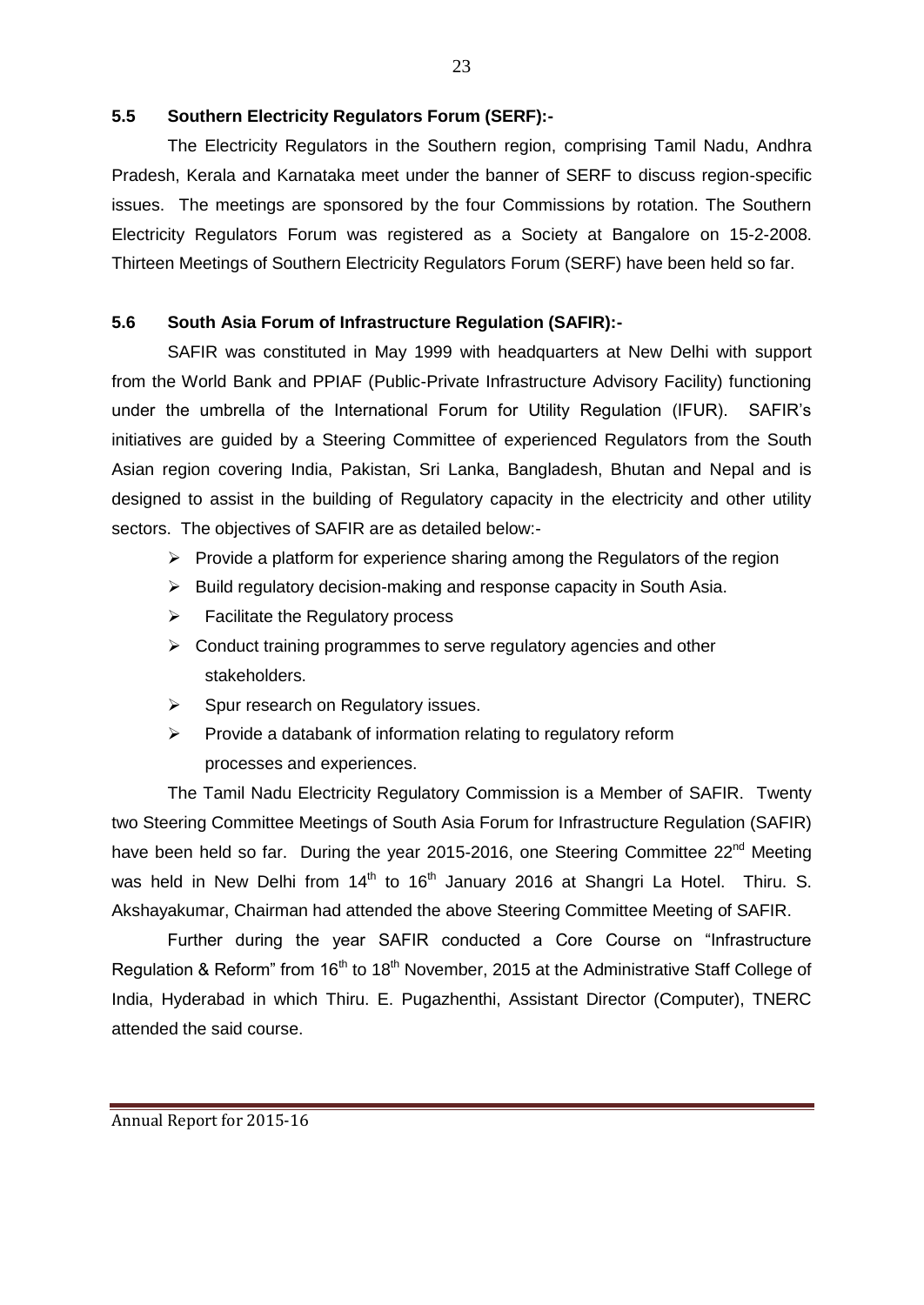# **5.7 Technical Committee for Implementation of Framework on Renewables at the State Level**

The Technical Committee for Implementation of Framework on Renewables at the State Level was convened at New Delhi on 16.12.2015, 8.1.2016 and 10.2.2016 in which Thiru. S. Akshayakumar, Chairman, TNERC was a Member and he attended the meetings.

### **5.8 Trainings attended by officers of the Commission:-**

In order to acquaint with the emerging technology and regulatory practices, the officers of the Commission were deputed to attend training and seminars on the following topics / issues;

 $\triangleright$  9<sup>th</sup> Capacity Building / Training Programme for officers and staff of Electricity Regulatory Commissions which was attended by Thiru. A.V. Vaikunta Srinivasan, Assistant Director (Finance & Economic Analyst), TNERC at IIT (Kanpur) from 21<sup>st</sup> to 22<sup>nd</sup> November, 2015 and with International Component at Singapore for interaction/visits from  $24<sup>th</sup>$  to  $26<sup>th</sup>$  November, 2015.

# **6. REGULATIONS**

Consequent to the enactment of Electricity Act 2003 (Central Act 36 of 2003), various Regulations/Codes have been issued by the Commission as stipulated in the Act. The following amendments to the Codes/Regulations were notified during the period from 1.4.2015 to 31.3.2016.

| SI.<br>No. | <b>Subject</b>                                                                                                               | <b>Notification No.</b> | Date of<br>notification |
|------------|------------------------------------------------------------------------------------------------------------------------------|-------------------------|-------------------------|
| 1          | Amendment to the Tamil Nadu Electricity<br>Supply Code, 2004                                                                 | TNERC/SC/7-38           | 22.04.2015              |
| 2          | Amendment to Regulations 7, 12, & 25 of<br>TNE Distribution Standards of Performance<br>Regulations, 2004                    | SPR 9/1-12              | 22.07.2015              |
| 3          | Erratum to Tamil Nadu Electricity Regulatory<br>Commission - State Advisory Committee<br>(Second Amendment) Regulation, 2012 | TNERC/SACR/2-41         | 28.10.2015              |
| 4          | Amendment to Regulation 3 of TNERC<br>(Renewable Energy Purchase Obligation)<br>Regulations, 2010                            | <b>RPO 19/4</b>         | 30.03.2016              |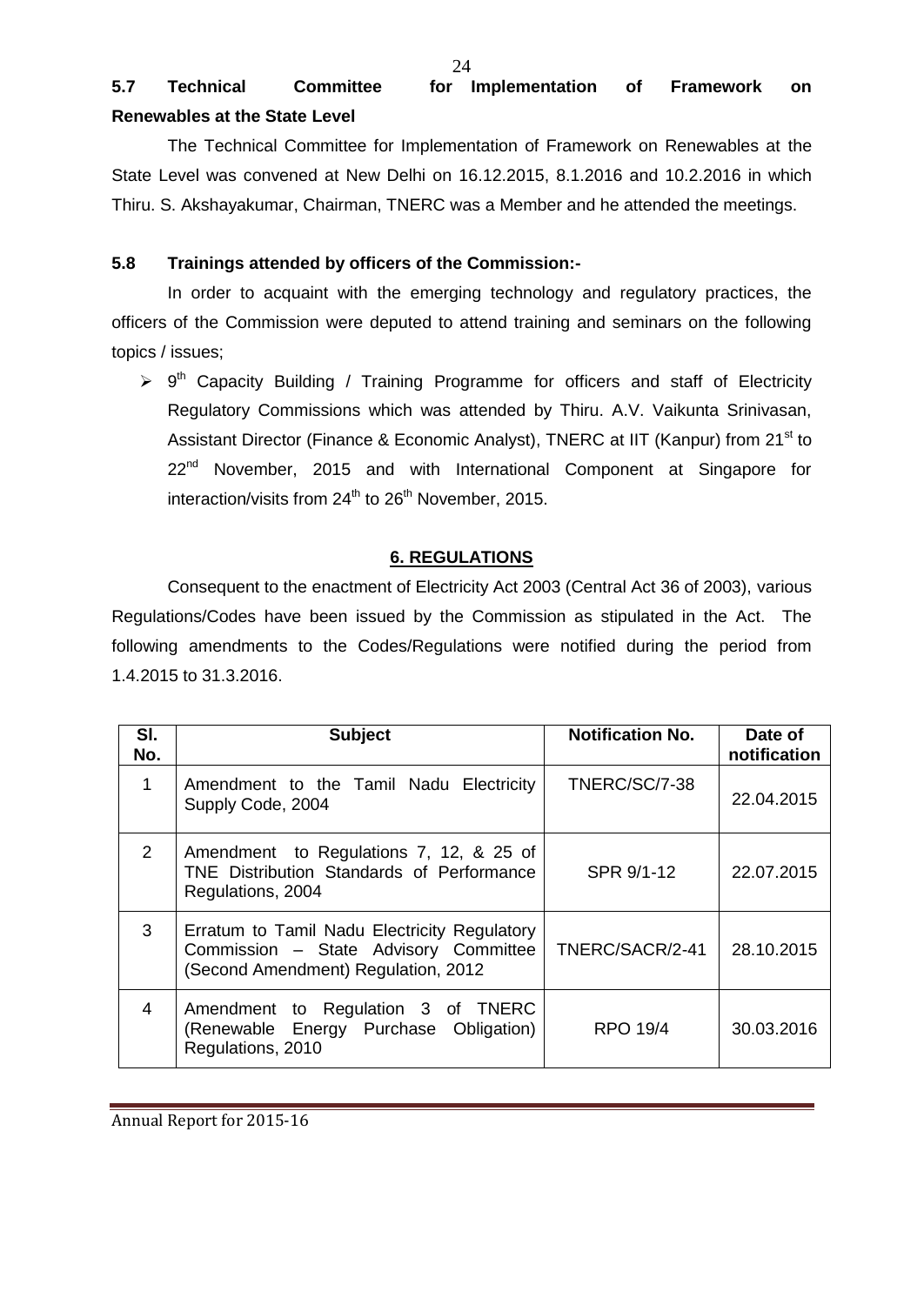### **7. FINANCE AND AUDIT**

In accordance with section 104 of the Electricity Act, 2003, the Government have notified the format for preparation of Annual Statement of Accounts of the Commission vide G.O.Ms.No.50 Energy (A1) Department dated 13-06-2006. Accordingly, the Commission prepares the annual statement of accounts, gets it audited by the Accountant General and places it before the Legislative Assembly.

The Commission receives Grants-in-Aid from Government of Tamil Nadu for meeting its expenditure. A sum of Rs.479.60 lakhs was provided in the Budget Estimate (BE) for 2015-16 to meet the expenses of the Commission.

The revenue of the Commission by way of fees and fines and other miscellaneous receipts during the year are as follows:-

| SI.<br>No.     | <b>Particulars</b>                       | Amount collected during the period<br>from 1-4-2015 to 31-3-2016 |
|----------------|------------------------------------------|------------------------------------------------------------------|
| 1              | <b>Agreement Approval Fee</b>            | 64,500.00                                                        |
| 2              | <b>Annual Licence Fee - Distribution</b> | 1,42,65,600.00                                                   |
| 3              | Annual Licence Fee - Trading             | 2,75,000.00                                                      |
| 4              | Annual Licence Fee - Transmission        | 1,12,74,500.00                                                   |
| 5              | Filing fee collection                    | 41, 19, 162.00                                                   |
| 6              | <b>Right to Information Fee</b>          | 956.00                                                           |
| $\overline{7}$ | Sale of old Newspapers                   | 2,259.00                                                         |
| 8              | Sale of Office publications              | 717.00                                                           |
| 9              | Sale of scrap                            | 1,500.00                                                         |
|                | Total                                    | 3,00,04,194.00                                                   |

The amount collected by way of fees and fines are remitted into the Public Deposit (PD) Account at the close of the financial year.

As per section 180 (2) (g) read with section 103 (3) of the Electricity Act, 2003, the Government of Tamil Nadu have notified the Tamil Nadu Electricity Regulatory Commission Fund Rules 2007 and the funds are being operated through "Tamil Nadu Electricity Regulatory Commission Fund" in a public deposit account.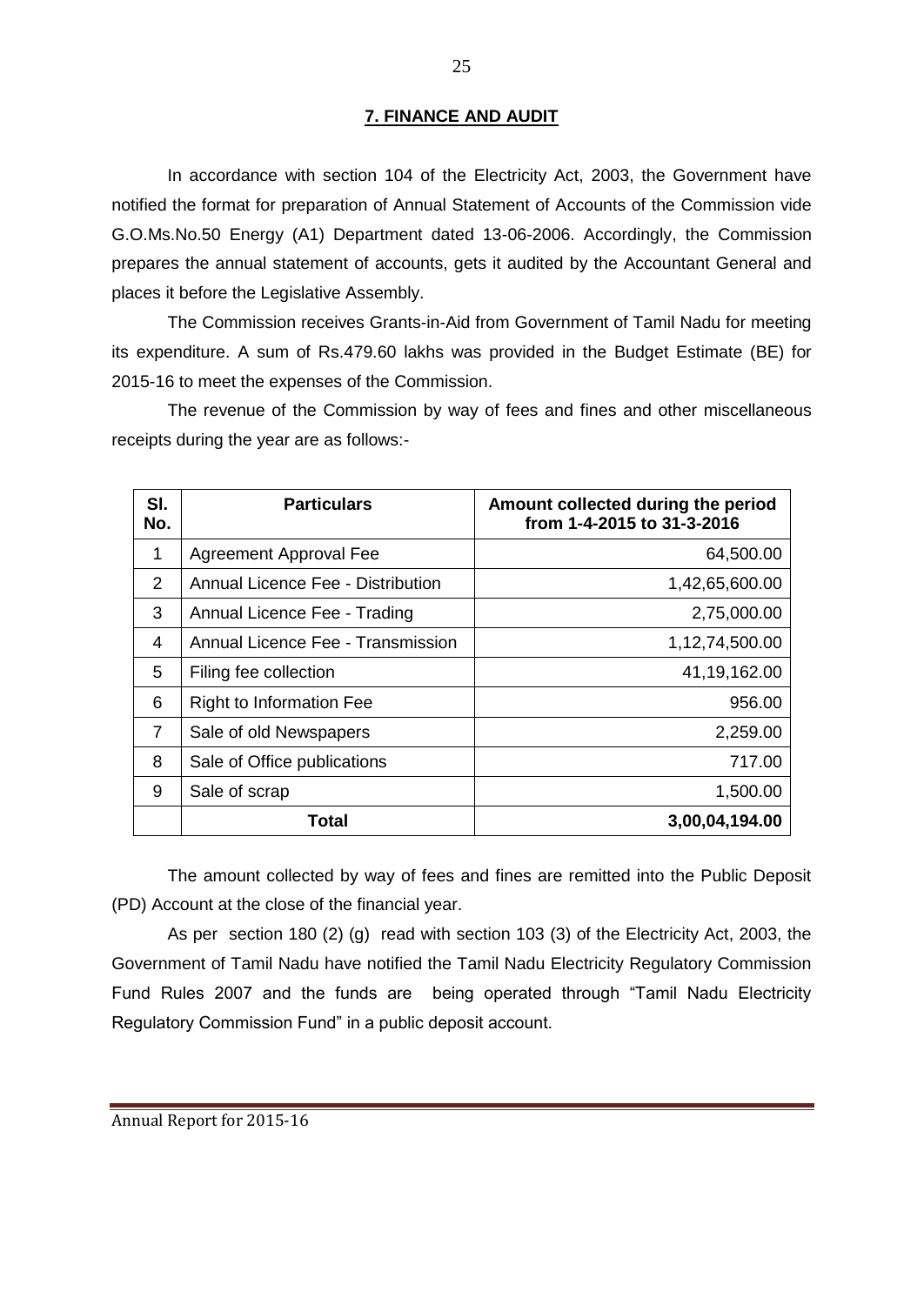#### **8. TAMIL NADU ELECTRICITY OMBUDSMAN**

### **8.1 Preamble:-**

1. The Tamil Nadu Electricity Regulatory Commission framed regulations for consumer Grievance Redressal Forum and Electricity Ombudsman vide notification No. TNERC/CGR & EO/6/1 dated 8-1-2004 and the same was gazetted in the Tamil Nadu Government Gazettee vide Part VI- Section 2 Supplement dt. 18-2-2004.

2. The Tamil Nadu Electricity Board, being the distribution licensee, has established Consumer Grievance Redressal Forums in accordance with Section 42(5) of the Electricity Act 2003 and the regulations referred to in paragraph 1 above.

3. As per Section 42(6) of the said Act, any consumer who is aggrieved by nonredressal of his grievances under section 42(5) , may make a representation for the redressal of his grievance to an authority to be known as Ombudsman to be appointed / designated by the State Commission. As per Sec. 42(7) of the said Act, the Ombudsman shall settle the grievances of the electricity consumers within such time and in such manner as may be specified by the Commission. The Tamil Nadu Electricity Regulatory Commission has established the office of the Electricity Ombudsman and it has been functioning since 3.6.2005.

4. The office of the Electricity Ombudsman is functioning in the premises of the Commission for the present and a web site named www. tneo.gov.in disseminates information to the public about the proceedings before the Ombudsman.

#### **8.2 General:-**

1. As on 1.4.2015, 32 nos. of appeal petitions and one number review petition were pending and 107 nos, (104 appeal petitions + 3 review petitions) petitions, were admitted during 2015-16. Out of 140 petitions, 94 petitions (92 appeal petitions + 2 review petitions) have been disposed and 46 petitions (44 petitions + 2 review petitions) were pending as on 31.3.2016. The copies of the orders passed by the Ombudsman in respect of each case disposed have also been marked to Hon'ble TNERC for information.

2. 117 petitioners have filed their petition directly to Electricity Ombudsman without filing any petition before the respective CGRF. They were advised to approach the respective CGRF first and then file an appeal petition before the Electricity Ombudsman if they are not satisfied with the order of CGRF. 147 nos, other petitions received were also forwarded to the licensee for taking necessary action . The licensee was also directed to intimate the action taken on the petition filed to the respective consumers.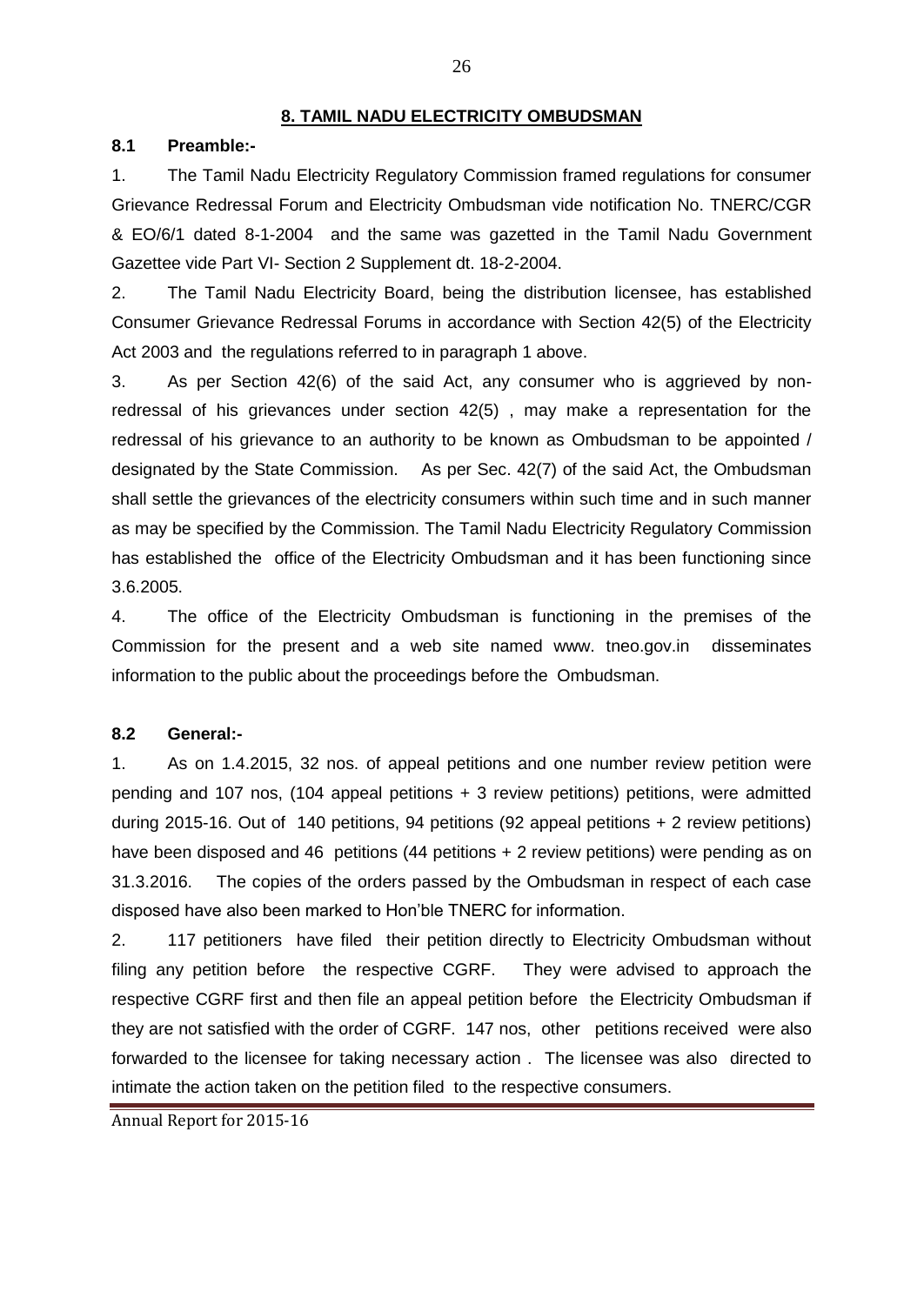3 On an analysis of the appeal petition, disposed it is noted that a considerable number of petitions are filed for refund of the audit short fall amount claimed by the licensee due to defect in the meter. This type of issues could be avoided if the licensee take action to replace the defective meter then and there and adopted the average consumptions as laid in the Regulations for the meter defective period. Further, agriculture service related issues are also raised by the consumers.

4 In order to increase the awareness of the CGRF members about the rules and regulations, the Electricity Ombudsman has conducted an interactive session with the CGRF members as detailed below :

| SI. No | Region                                | Date       | Place      |
|--------|---------------------------------------|------------|------------|
| (i)    | Chennai Region/North                  | 29.9.2015  | Chennai    |
|        | Chennai Region/South & Vellore Region |            |            |
| (ii)   | Madurai & Tirunelveli Regions         | 16.10.2015 | Madurai    |
| (iii)  | Trichy & Villupuram Regions           | 23.11.2015 | Trichy     |
| (iv)   | Coimbatore Region & Erode Region      | 28.11.2015 | Coimbatore |

# **8.3 Report of Ombudsman on Standards of Performance of the present licensee, TANGEDCO.**

Compensation has been levied on the licensee in the following cases for non compliance of the Standards of Performance Regulations. Barring the above, the standards of performance on the part of TANGEDCO for the period from 1.4.2015 to 31.3.2016 is found to be satisfactory.

| S.No | A.P. No.                                                            | Amount of compensation                                          | Reason                                                                                 |
|------|---------------------------------------------------------------------|-----------------------------------------------------------------|----------------------------------------------------------------------------------------|
| 1.   | Thiru. C.R.M. Vijayanathan<br>A.P.No.5 of 2015 dt.10.4.15           | Delay in restoration of<br>supply to his service.               | Rs.200/-                                                                               |
| 2.   | Thiru. S.Moses Sundersingh<br>A.P.No. 30 of 2015 dt.15.6.15         | For not responding to<br>the representation of the<br>consumer. | Rs.250/-                                                                               |
| 3.   | Dr. R. Balasubramanain<br>A.P.No.64 of 2015<br>Order dt.21.12.2015  | Rs.1000/-                                                       | Delay in<br>replacing<br>the meter                                                     |
| 4    | Thiru. S. Antony Jeyapaul<br>A.P.No.78 of 2015<br>Order dt.3.2.2016 | (a) Rs.1000/-                                                   | in effecting<br>Delay<br>the service                                                   |
|      |                                                                     | (b) Rs.250/-                                                    | For<br>sending<br>not<br>reply<br>the<br>to<br>consumer within the<br>stipulated time. |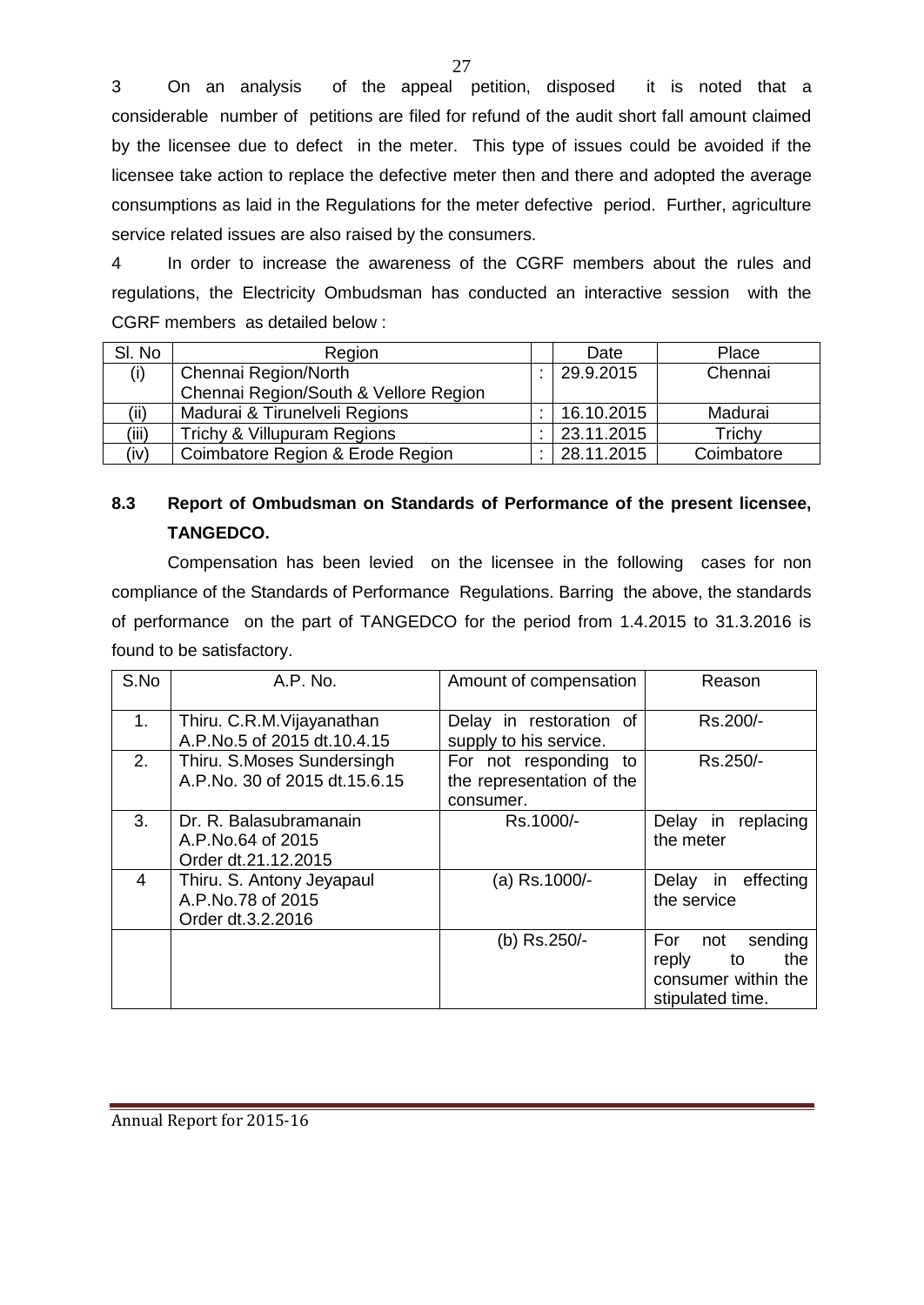#### **9. MISCELLANEOUS**

### **9.1 Replies to petitions under RTI Act, 2005:-**

Thiru.V.Prabukumar, Public Relations Officer of the Commission has been nominated as the Public Information Officer under RTI Act, 2005. The Secretary of the Commission, Thiru. S. Chinnarajalu has been notified as the Appellate Authority. During 2015-16, 75 petitions were disposed of.

# **9.2 Others:-**

The Tamil Nadu Electricity Regulatory Commission is functioning in a rented building owned by Tamil Nadu Industrial Development Corporation Limited located at No. 19-A, Rukmini Lakshmipathy Salai, Egmore, Chennai - 600 008, in second floor, with a total area of 6450 sq.ft. The Government in G.O. (Ms) No. 60, Revenue LD 5(2) department, dt: 10-2- 2014 have issued orders alienating an extent of 8 grounds and 0030 sq.ft. of land in R.S. No.1128/2 part of Mylapore Village to Tamil Nadu Electricity Regulatory Commission for construction of office building free of land cost. This land was taken over possession by the Commission on 5-3-2014. This land was sub-divided as R.S. No.1128/5. Further, the Government in G.O. (Ms) No. 58, Energy (D1) department dated 13-8-2014 have alienated an extent of 0270 Sq.ft. of land in R.S. No.1128/4 part of Mylapore village also for construction of office building of the Commission free of land cost. This land was taken over possession by the Commission on 14-11-2014. The alienated land in R.S. No.1128/2 part and R.S. No. 1128/4 part of Mylapore village in all measuring 8 grounds and 0300 Sq.ft. has 195 feet frontage abutting Dr. Radhakrishnan Salai. Prior to alienation of the above said lands to Tamil Nadu Electricity Regulatory Commission, these lands formed part of Mylapore 230 KV sub-station and in possession of TANGEDCO.

The Chairman cum Managing Director, TANGEDCO in his letter dated 23-4-2014 has requested some modification in the length and breadth of the land allotted to Tamil Nadu Electricity Regulatory Commission so that they will be in a position to have space for constructing 400 KV sub-station without much additional capital expenditure. The total extent of the land alienated to the Commission was not changed. The Commission has agreed to the above proposal and wrote to the Government requesting orders for exchange of 3 grounds and 2300 square feet (9500 square feet) of TNERC alienated land in R.S. No.1128/5 part in lieu of TANGEDCO land in R.S.No.1128/4 part of Mylapore Village measuring an extend of 3 grounds and 2200 square feet (9400 square feet). The